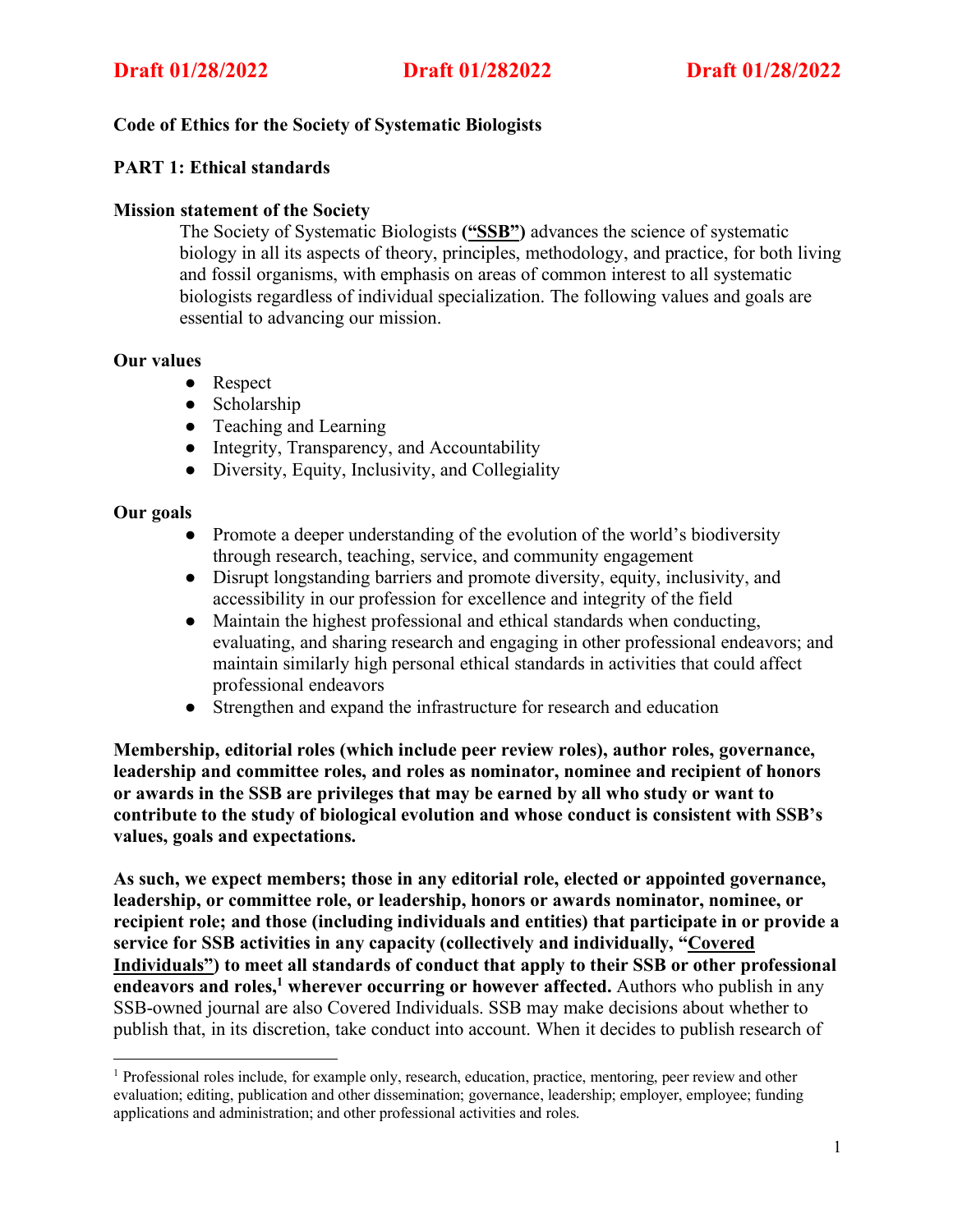an individual whom SSB determines, under this Code of Ethics, has not met SSB's or other professional standards, SSB may note that the research is being published to disseminate knowledge, but should not be regarded as a determination of professional excellence in the field, which also considers inclusive conduct requirements.

**SSB also expects Covered Individuals to not engage in violent, illegal, or otherwise unethical misconduct in personal endeavors to the extent such misconduct could adversely affect their or others' experience, performance, participation or roles in SSB endeavors or could otherwise adversely affect SSB's mission, values, goals or reputation. SSB has the discretion in its judgment, exercised to protect or advance SSB's mission, values, goals and reputation, to determine when a Covered Individual's alleged or determined personal misconduct implicates the SSB Code of Ethics. However, conduct in an individual's intimate personal relationships that is legal under applicable U.S., state and local law does not violate the SSB Code of Ethics so long as the conduct is not undertaken in an SSB or other professional activity or role.**

**These standards of conduct include, without limitation, the following "Policies" which in this Code mean the requirement to:** <sup>2</sup>

**1. For research-related roles (including conduct of, collaboration in, and hosting of research) and other professional activities—**

- Adhere to ethical standards in the practice of scientific research and dissemination of results and in training and education;<sup>3</sup> adhere to all applicable professional standards; and adhere to all applicable laws, regulations, policies and requirements of governmental authorities, funders, and contracts—including for example only, those relating to:4
	- o safety of team members and the environment
	- o protection of human subjects
	- o humane and respectful treatment of Indigenous communities
	- o compassionate and responsible treatment of study organisms and ecosystems

<sup>&</sup>lt;sup>2</sup> This provision for clarification and example; it doesn't diminish the breadth of other Code of Ethics provisions or standards.

<sup>&</sup>lt;sup>3</sup> These standards include, without limitation, those provided by the National Science Foundation for the responsible and ethical conduct of research (https://www.nsf.gov/od/recr.jsp), the National Institute of Health for ethics in clinical research (https://www.cc.nih.gov/recruit/ethics.html), and the InterAcademy Partnership on Doing Global Science (https://www.interacademies.org/publication/doing-global-science-guide-responsible-conduct-globalresearch-enterprise). Actions such as falsifying or fabricating research data and results, plagiarism, the failure to appropriately credit the contributions of others, the failure to disclose potential conflicts of interest or to adhere to any related protective and management requirements in the conduct, review, editing or publication of research, and other illegal or unethical conduct have consequences that extend far beyond the individual researcher. SSB journals require adherence to the standards and practices of the Committee on Publication Ethics

<sup>(</sup>https://publicationethics.org/). The failure to fulfill the relationship of trust and to model professional and ethical conduct in training and education also has adverse consequences far beyond the individuals involved.

<sup>&</sup>lt;sup>4</sup> These Policies include, for example only, those aimed at protecting personal and environmental safety, inclusion of all talent and elimination of harassment and discrimination, responsible financial management, research integrity, and adherence to funder contracts.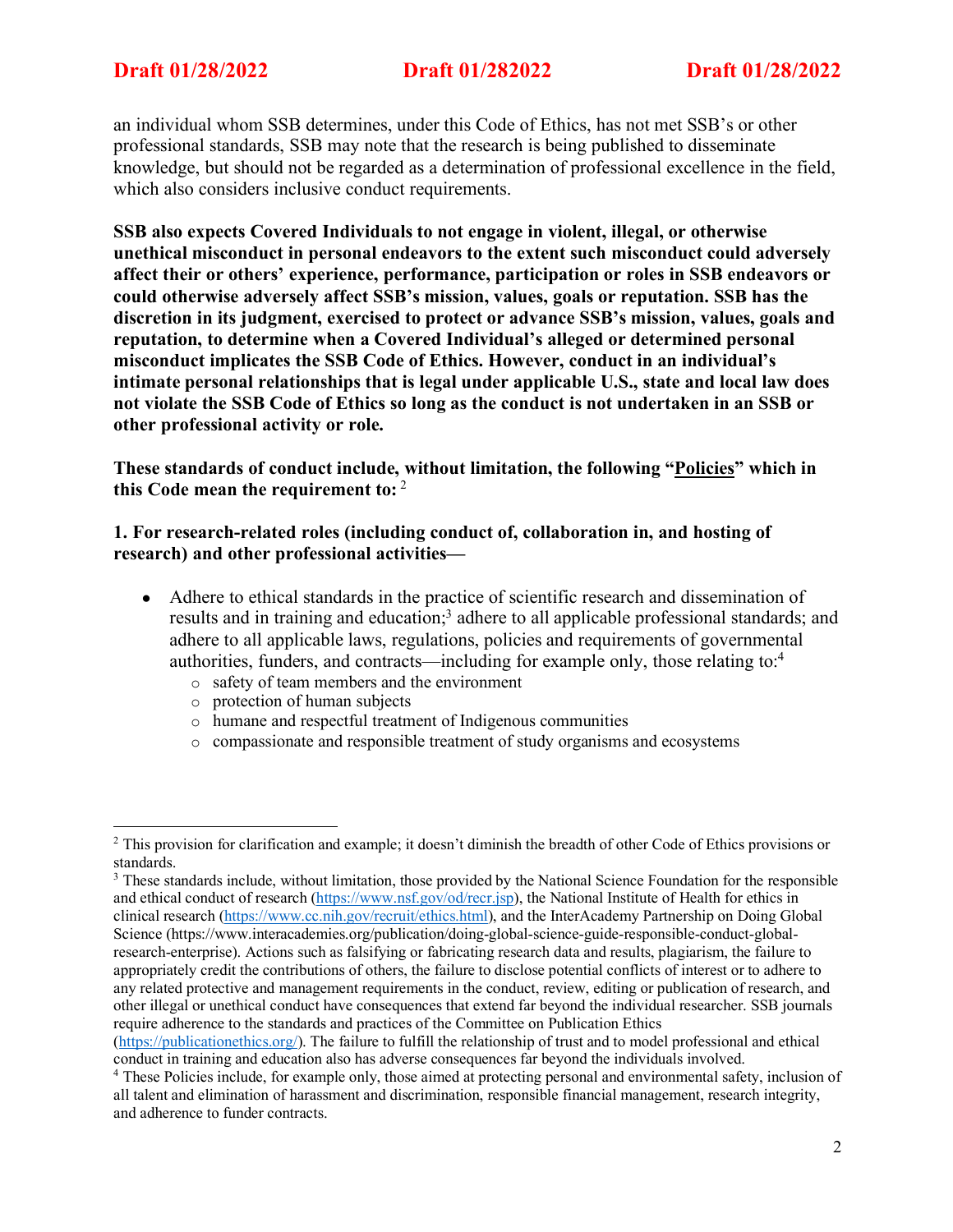- $\circ$  permitting, benefit sharing, reporting, voucher specimens and other specified services (e.g., seminars and training) as agreed upon in research authorizations<sup>5</sup>.
- o responsible financial management,
- o adherence to funder contracts and grant and gift agreements
- Adhere to community standards and journal policies<sup>6</sup> regarding authorship, attribution, data availability, the disclosure and resolution or approved management of actual or potential conflicts-of-interest, and service as editor or reviewer
- Foster and exhibit conduct, climate and culture that are constructive, inclusive, and respectful in professional interactions and practices, including welcoming and valuing different perspectives and working to dismantle longstanding structures, systems, and norms that perpetuate systemic inequities<sup>7</sup>

# **2. For activities and roles with public, SSB community or field impacts—**

- When engaging with the public, promote an accurate understanding of our discipline
- Do not harm or misinform when teaching, mentoring, or conducting research
- When offering professional commentary<sup>8</sup>, ensure that it is accurate and well supported
- Do not knowingly file false reports
- Take a humane approach when evaluating the implications of research for human subjects and other organisms<sup>9</sup>

### **Confidentiality for ethical handling of potential unethical conduct**

Covered Individuals are strongly encouraged to report failures to meet any standards of conduct under this Code of Ethics to SSB and other appropriate authorities, such as journal editors or university administration, when in a position to do so in a manner they believe is safe for them. Covered Individuals who are in SSB elected or appointed editorial, governance, leadership or

<sup>&</sup>lt;sup>5</sup> For example, as applicable, researchers should ensure they have the required research or collecting permits, follow guidelines and restrictions of these permits (including, e.g., the inclusion of local collaborators, disposition of voucher specimens).

<sup>6</sup> These standards and policies include, without limitation, the editorial policies and ethical considerations from the SSB-sponsored journals *Systematic Biology* (https://academic.oup.com/sysbio/pages/General\_Instructions) and *Bulletin of the Society of Systematic Biologists* (https://ssbbulletin.org/about/submissions#authorGuidelines).

<sup>7</sup> Harassment (demeaning, denigrating, or devaluing individuals on the basis of sex, gender identity, gender expression, sexual orientation, race, ethnicity, or any other identity-status factor) and other identity-status related adverse treatment or discrimination of any sort, bullying, retaliation, and abuse of power or privilege are unacceptable and constitute unethical conduct. They perpetuate long-standing structural and systemic barriers to full participation of all talent in the field, which have immediate and long-term adverse impact on individuals and undermine excellence in the field. Some identities are burdened by societal or field inequities based on their identity status; level-setting and other remedial actions to advance equity are inclusive and do not provide preferences. <sup>8</sup> For example, members are often called upon as experts (e.g., sources for journalists, expert witnesses in trials or before legislatures), including for topics that garner public attention (e.g., evolution, climate change, endangered species, public health, genetically modified organisms).

<sup>&</sup>lt;sup>9</sup> For example, as applicable, researchers should ensure they are in compliance with the applicable human and animal welfare policies in their home countries and where they conduct research abroad. In the U.S., this means ensuring compliance with the National Institutes of Health Office of Laboratory Animal Welfare policies regarding the use of animals in research (i.e., approval from an Institutional Animal Care and Use Committee), and/or the Department of Health and Human Services and other funding agencies' regulations of research conducted on human subjects (including, e.g., approval from an institutional review board, obtaining required consents, and adhering to prohibitions against and procedures concerning research misconduct).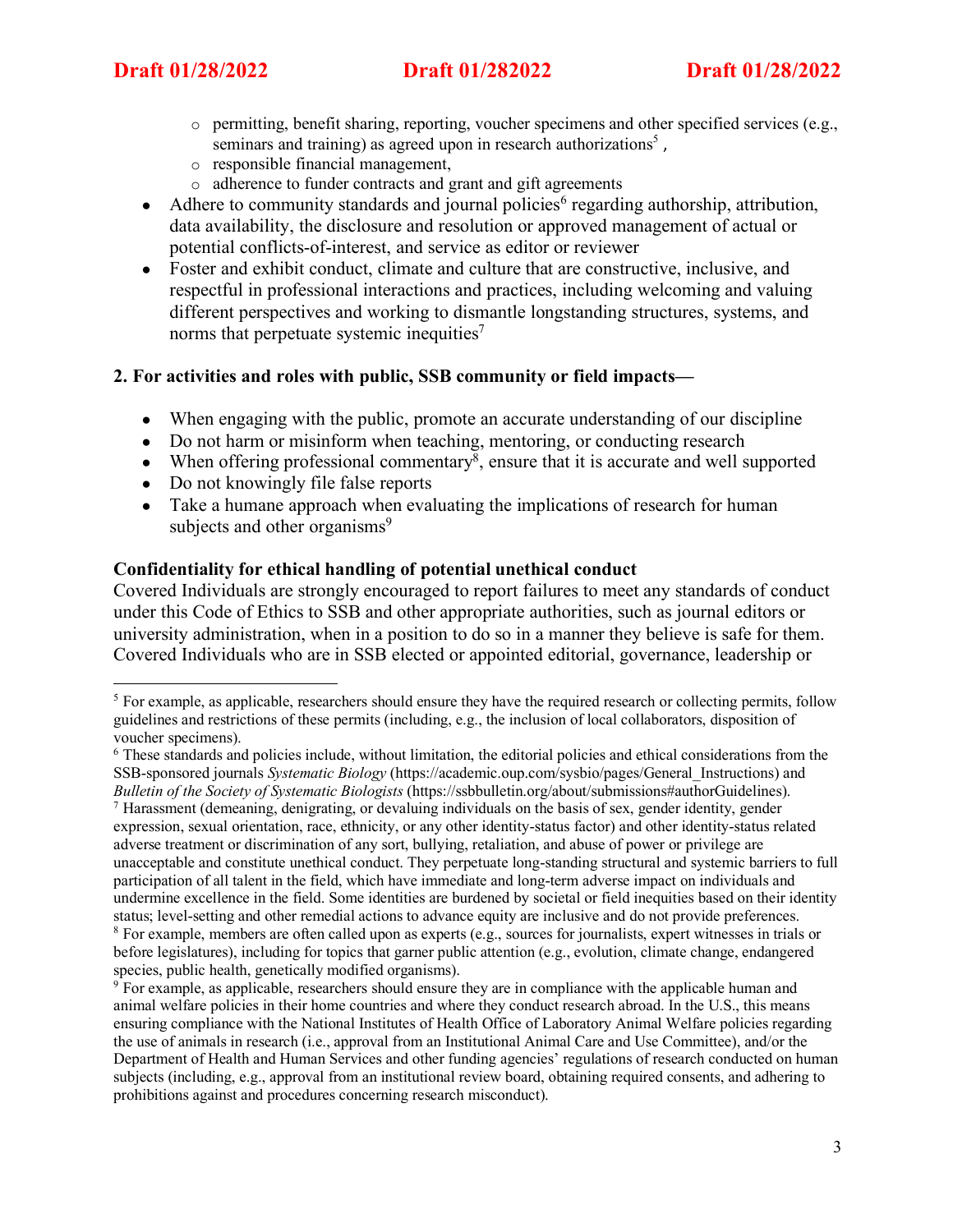committee roles are expected to do so. Filing a complaint with, raising a conduct concern to, or providing pertinent information and cooperating in SSB's process to address potential violations of this Code of Ethics (see Part 2) are important for Covered Individuals to do when issues arise of potentially unethical conduct. Doing so does not violate this Code's confidentiality requirements, nor does SSB's process of addressing reports of unethical conduct in accordance with this Code.

Except as otherwise specifically provided in this Code of Ethics (including Part VII), all Covered Individuals who are involved in a review, investigation or resolution of a potential or determined violation of this Code of Ethics, or who come to have knowledge of a complaint or conduct concern, shall keep confidential:

- the name and identity of (i) the accused **("Respondent"),** at least until a final decision whether there has been a violation of this Code is made (the appeal decision or the Executive Committee's decision if the period for appeal has run with no appeal being filed)—and upon a final decision, shall adhere to this Code of Ethics' provisions relating to when and by whom and to whom any disclosure is made (see Code Part 2), (ii) the person who files a complaint or raises a conduct concern **("Complainant"**), (iii) the identified target of the potential unethical conduct, if that person is different than the Complainant, and (iv) any witness or other third-party source of information relevant to the conduct at issue or process to resolve it; and
- the existence and substance of a particular complaint or conduct concern and the stage, outcome and other particulars of SSB's resolution process, as the process applies to that complaint or conduct.

To the extent feasible, SSB's process seeks to protect the confidential information outlined here. Part 2 addresses limited exceptions to confidentiality.

A failure to adhere to this confidentiality requirement is a serious breach of this Code of Ethics.

# **For brevity, the Code of Ethics refers to conduct that meets its expectations and requirements as "ethical conduct" and conduct that does not as "unethical conduct."**

Procedures for addressing violations of the Code of Ethics are outlined in Part 2.

The SSB' Code of Conduct for conferences (available at evolutionmeetings.org/safe-evolution) applies during the "Meeting Period," meaning: (a) the days on which an SSB-sponsored meeting is occurring, and (b) the days of Covered Individuals' transit to and from the meeting (including the period of set-up and break-down of facilities and equipment and the days of transit to and from the meeting set-up and break-down locales, for those Covered Individuals that are involved in such activities).

This Code of Ethics (to the extent different than or additive to the terms and processes of the Code of Conduct) applies to fact-finding that is conducted outside of the Meeting Period (although the fact finder may be the same individual who performs that function under the Code of Conduct). This Code of Ethics also governs determinations of, and the imposition of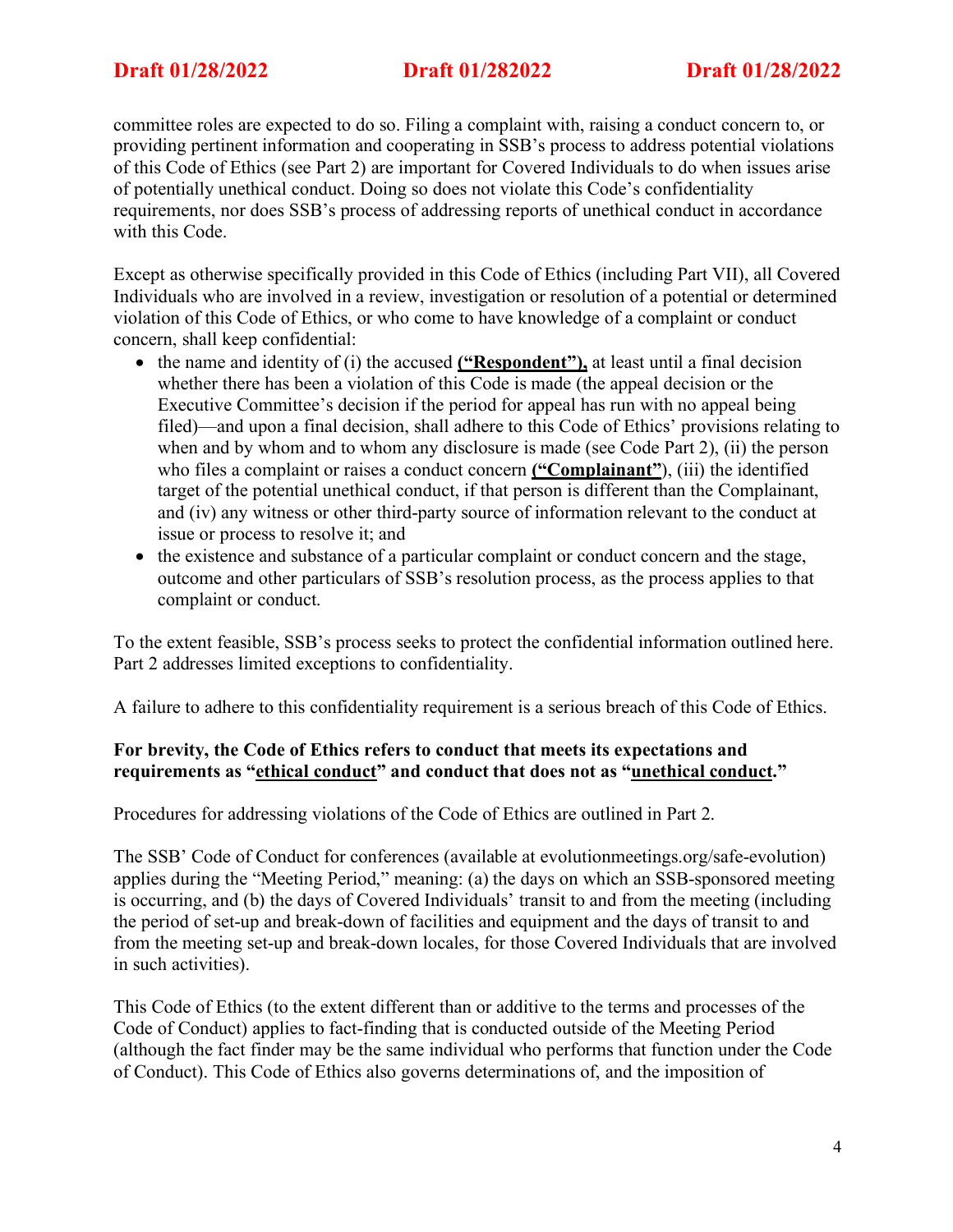additional or amended consequences for, violations of the Code of Conduct, which are considered, made, or imposed by SSB before or after the Meeting Period.

**All interpretations of and actions under this Code of Ethics by the SSB Committee on Ethics ("COE"), SSB Executive Committee, SSB Governing Council, or any other SSB authority or person acting within the scope of duty on any of their behalf, will be made in their sole and absolute judgment and discretion to advance the mission, values and goals of SSB, whether or not this statement is repeated in every applicable provision of the Code. By participating or acting in any manner in any activity of—or assuming any role or providing any service for—the SSB, a Covered Individual is agreeing to all terms and conditions of this Code of Ethics and agrees that the Code provides a fundamentally fair process for resolving all matters relating to the Code. If you do not agree to this Code of Ethics and that it is fair, you must not participate in any activity, accept any role, or provide any service involving SSB.**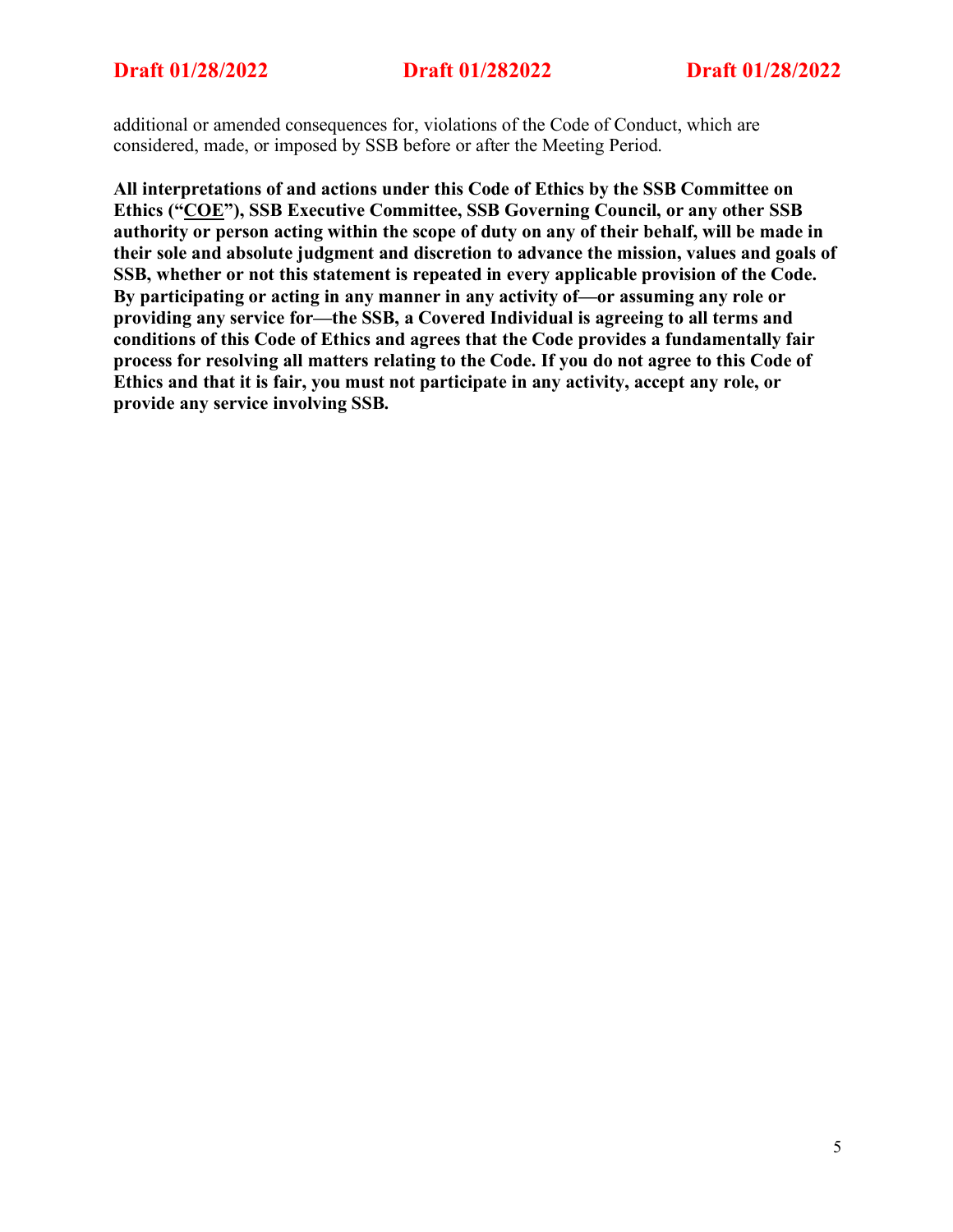# **PART 2. Violations of ethical standards**

## **Preamble**

The COE of the SSB has the primary responsibility for administering the SSB's Code of Ethics and making initial recommendations to the SSB Executive Committee relating to the Code's interpretation and application to particular situations. In particular, the COE is responsible for reviewing and recommending determinations of possible violations of the Code by Covered Individuals and recommending actions by the SSB in response to such potential or actual violations. Such actions will be taken in accordance with the standards, principles and processes outlined in this Code of Ethics.

In furtherance of upholding our mission, values and goals and promoting inclusion, excellence, and integrity in our field, the SSB Code of Ethics and procedures described therein are designed to protect all Covered Individuals by evaluating and resolving complaints of Code of Ethics violations in processes and principles that are fair, ethical and transparent. <sup>10</sup> SSB recognizes the longstanding inequities of barriers to participation of all talent in the evolution field, which undermines its excellence and integrity, as well as the quality of its contributions to society. Consequently, while we will not prejudge anyone and will be clear on that fact, the field's and many members' interests in SSB's mission, values and goals will be weighed more heavily than any individual's interests, where the two must be weighed in actions we take. Raising false, malicious, or groundless concerns or complaints violate this Code of Ethics.<sup>11</sup>

### **Additional considerations for Honors, Awards, and Elected, Appointed or Editorial Service**

When the SSB awards an Honor, the Honor denotes the SSB's judgment that an individual's contributions to, and effect on, the field are exemplary. The SSB takes into account the effect on the field of the totality of the individual's work and ethical and professional conduct and reputation. It expects those who hold Honors to demonstrate that participation in and recognition by the field are privileges; and that the field's leaders, and others it celebrates, embody highly ethical, professional and inclusive conduct in their work. Nominees and recipients of Honors and Awards should also conduct their personal affairs in a way that does not cast serious doubt on their ability to uphold the ethical standards outlined in Part 1. Similarly, those who serve the SSB in elected or appointed governance, leadership or committee roles or editorial roles must embody highly ethical and professional conduct in their work, and conduct their personal affairs in a way that does not cast serious doubt on their ability to satisfy and advance the expectations and requirements of this Code of Ethics, including the Policies outline in Part 1.

The SSB has decided, in its discretion, that determined unethical conduct of a current or prospective holder of an Honor or Award, member of the SSB Governing Council, journal editor, and holder of any other elected or appointed governance, leadership or committee role—

<sup>&</sup>lt;sup>10</sup> That means processes that are sensitive to the burdens assumed by those who raise conduct concerns; ethical and transparent processes for all involved; focus on the specific facts and circumstances of each situation; and an overarching aim of advancing an inclusive community at SSB and in the field.<br><sup>11</sup> Perceptions of fairness of outcomes may differ among individuals, but is informed by SSB's mission and aims.

Research demonstrates that those who experience harm are often fearful of the professional, educational, and relationship costs of complaining, indicating that a vast majority of complaints are likely true, even if they are difficult to prove in "one said, the other said" situations or where an accused is in a powerful position. Yet, not all complaints are true and SSB does not prejudge an accused and considers every situation's facts and circumstances.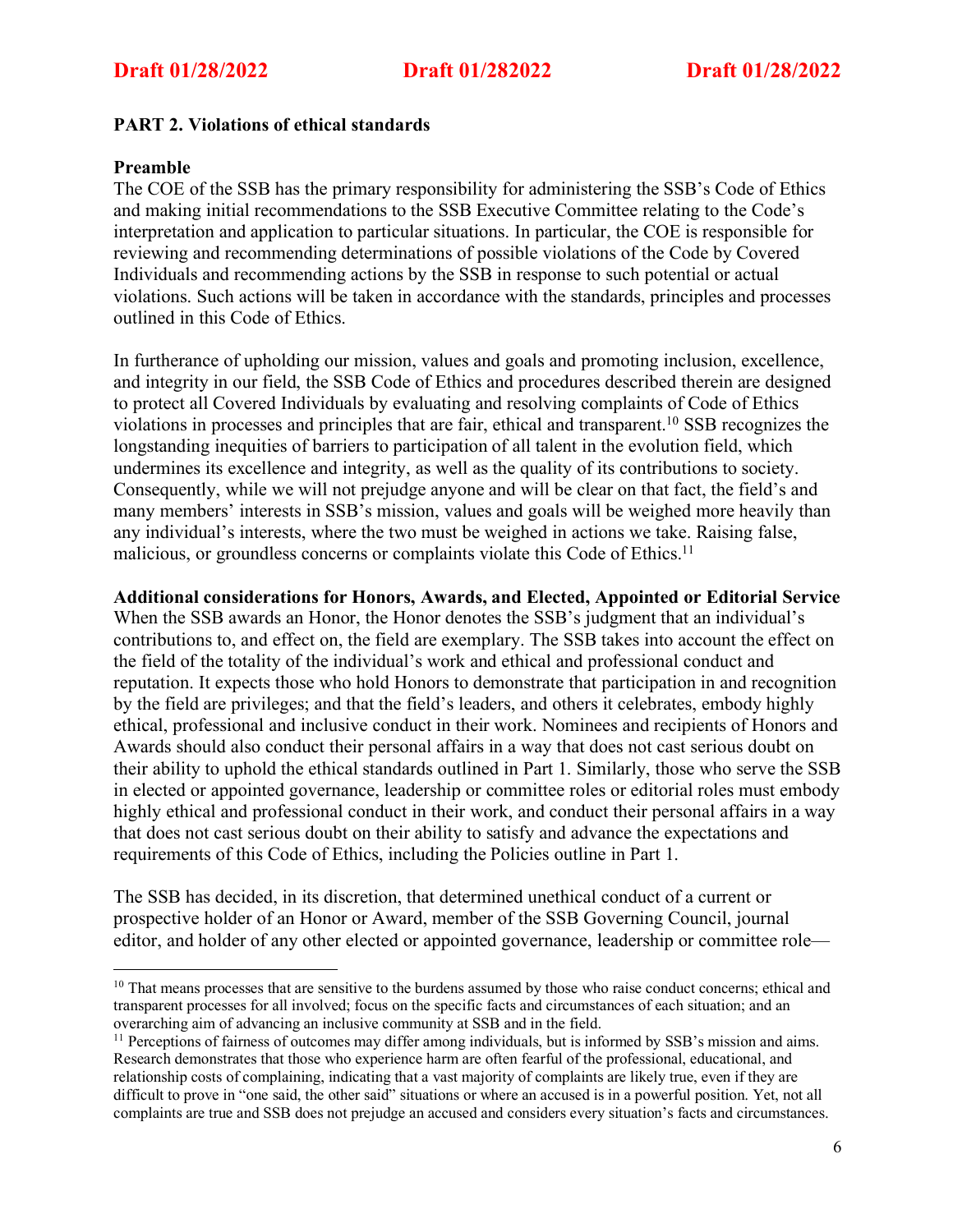as well as credible questions about the ethical conduct of such an individual—can contribute to longstanding structural and systemic barriers in the field. Consequently, for the purpose of prioritizing what is best for excellence and integrity in the field over what is best for any individual, the SSB will not confer any Honor on, or permit the nomination for election or appointment to any governance, leadership, or committee role, or editorial role of, any individual whose conduct has been determined by SSB to be seriously unethical (resulting in any sanction more severe than mediation or a private reprimand) based on an outside authority's (e.g., home institution, court, government agency) investigation or determination made available to the SSB,<sup>12</sup> or based on SSB's own investigation as described under sections III-IV. The SSB also has the right to not confer any Honor on, or permit the nomination for election or appointment, to any governance, leadership, or committee role, or editorial role of, any individual whose ethical conduct is the subject of a credible question known to the SSB, so long as the question has not been finally and favorably determined to the SSB's satisfaction, in its sole and absolute discretion, based on any such investigation and determination. Nominators and members of selection committees are expected to disclose any known determined or credible accusations of unethical conduct under the standards of conduct established by this Code of Ethics by a nominee when they are in a position to do so. Such information will not be automatically disqualifying for the nominee or a person under consideration for an appointed role, but will be considered and, if SSB deems necessary, further investigated by the SSB following the procedures described in sections III-IV. Determined unethical conduct may also justify suspension or revocation of an Honor or removal from an elected, appointed or editorial position or role, and a credible but undetermined question of ethical conduct may justify suspension. Credible questions arise when there is some substantiated evidence of conduct issues that would justify an investigation (which may include, e.g., a factual account by a target or bystander, or documentary evidence, or recurrent or corroborated anonymous reports of unethical conduct). *When applying this provision in situations of credible questions about meeting ethical conduct standards under the SSB Code of Ethics, the SSB is withholding judgment and is not making a statement or determination regarding any individual. No determination has been made one way or the other about any allegation. Any statement or action to the contrary is prohibited and not authorized by the SSB. Rather, before a determination is made, the SSB is implementing a prophylactic measure to support SSB's mission, values and goals, and SSB's and the field's prioritization of efforts to break down long-standing barriers to inclusion and excellence, over individual interest.*

# **I. Committee on Ethics (COE)**

The COE shall consist of the "**Retiring President**" of SSB's Governing Council<sup>13</sup> and eight SSB members. The Retiring President will chair the COE. Initially, the eight additional members shall be appointed by the SSB President-Elect, with approval of the Council. These eight initial

<sup>&</sup>lt;sup>12</sup> SSB may request supporting information from an outside authority and may require the subject of an outside authority's determination or review to give consent to the outside authority to provide the full record to SSB, if SSB deems that information necessary in its judgment to make its determination. However, SSB may consider what it deems to be reputational, safety, and operational issues affecting SSB or its community, arising from a determination made by an outside authority, whether or not the supporting record is made available to SSB.

<sup>&</sup>lt;sup>13</sup> Retiring President means the immediate past President of the Governing Council.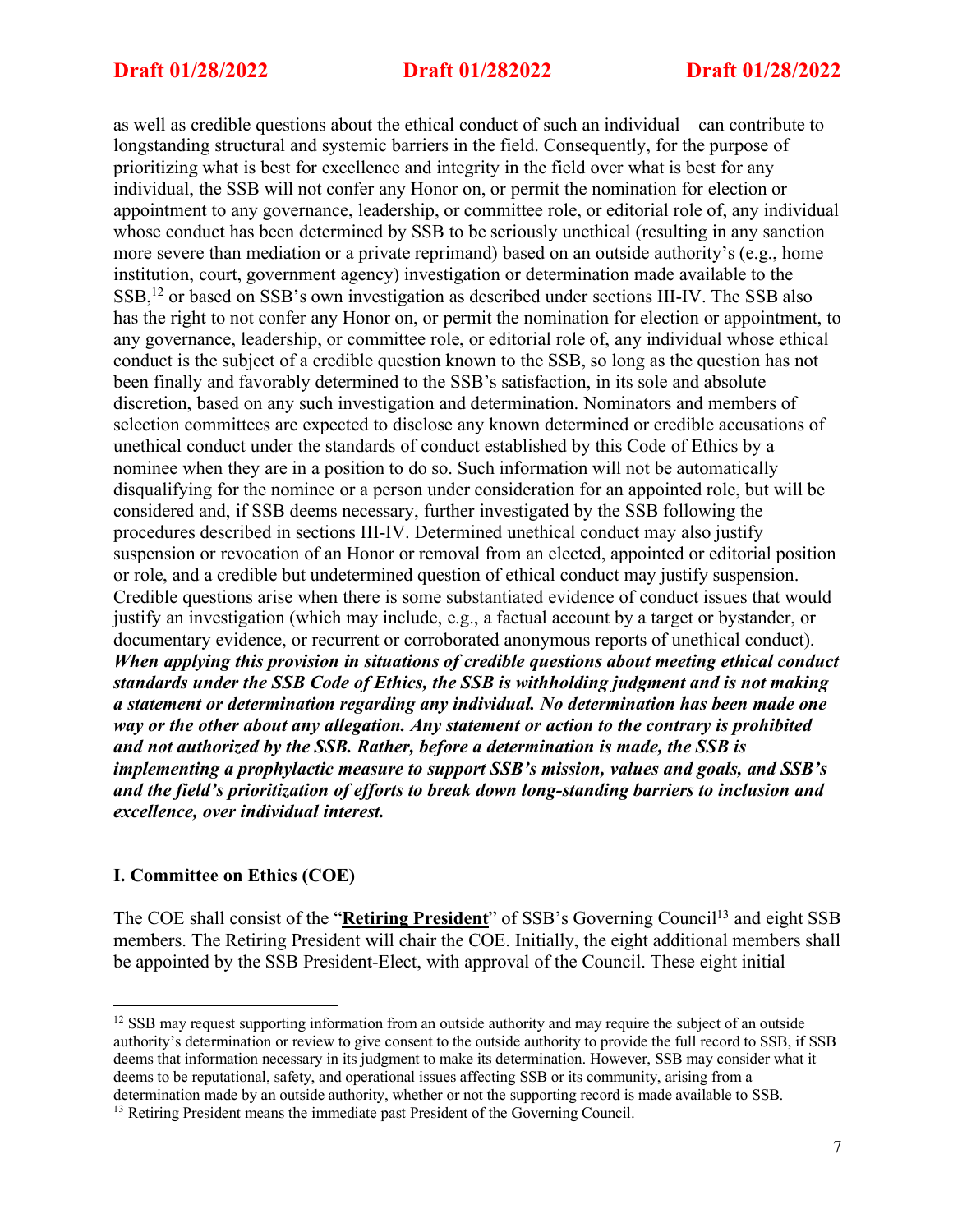members will serve for three to five years each, with two or three replaced each year (shorter than regular terms may be implemented as needed to provide for this staggering of terms). However, COE members will continue to serve until their successors assume office in any event and failure to timely appoint a member's successor shall not affect the authority of the outgoing member's continued service until a successor is seated. Successor members will be appointed by the COE chair, with approval of the Council, and serve for three years. For any complaint that proceeds to adjudication, an Adjudication Committee will comprise the Chair and two members of the COE. The two members of an Adjudication Committee will be selected by the Chair of the COE, after consulting with the Investigatory Agent (IA, see section II) regarding any disclosed conflicts of interest. **Appendix A**, which is incorporated in this Code of Ethics, defines and sets out the requirements relating to conflicts of interest requirements under this Code. When a member's term expires, they will continue to serve for the purpose of and until completing resolution of complaints for which they were an active member of an Adjudication Committee.

All actions (recommendations to the Executive Committee) of the COE are made by majority vote of the Chair and all active members appointed to serve on the Adjudication Committee that is considering a complaint. The COE will strive to reach consensus whenever possible, but if it seems unlikely that consensus can be found, any member of the COE may call for a majority vote.

# **II. Independent Investigatory Agents**

The SSB shall hire at least two Investigatory Agents (each, a "**IA**"), each of whom does not have any actual or potential conflict of interest with the SSB or the members of the COE, Executive Committee or Governing Council when that IA is retained and is credentialed to investigate complaints of ethics violations.14 The IA will not create a conflict of interest once assuming the IA role, and will disclose any conflicts that arise beyond the control of the IA (e.g., appointment of a new member of the COE with whom the IA has a conflict.)

The duties of the IA are to receive concerns and complaints about potential unethical conduct under this Code of Ethics, perform initial reviews and investigations regarding whether the claim is credible, forward a recommendation, with supporting rationales, to the COE as to whether the concern or complaint should be dismissed, resolved via the IA-led process, or adjudicated by committee (as described in section III), and perform any additional investigations the COE requests. These duties are described in more detail below. The IA will also have the duties specified for that role in Appendix B, which is incorporated in this Code of Ethics, for the IA-led resolution process. The IA also has the duty to receive conflict of interest disclosures from those involved in addressing a concern or complaint and to advise the COE Chair on their handling, as described in Appendix A.

The COE Chair shall retain at least two IAs in case one has a disqualifying conflict in connection with a particular complaint or needs to be discharged due to a conflict or potential conflict with the SSB or a COE, Executive Committee or Governing Council member. One IA will be

<sup>&</sup>lt;sup>14</sup>Among other examples, suitable credentials include a law degree and investigatory experience or training as an Ombudsperson.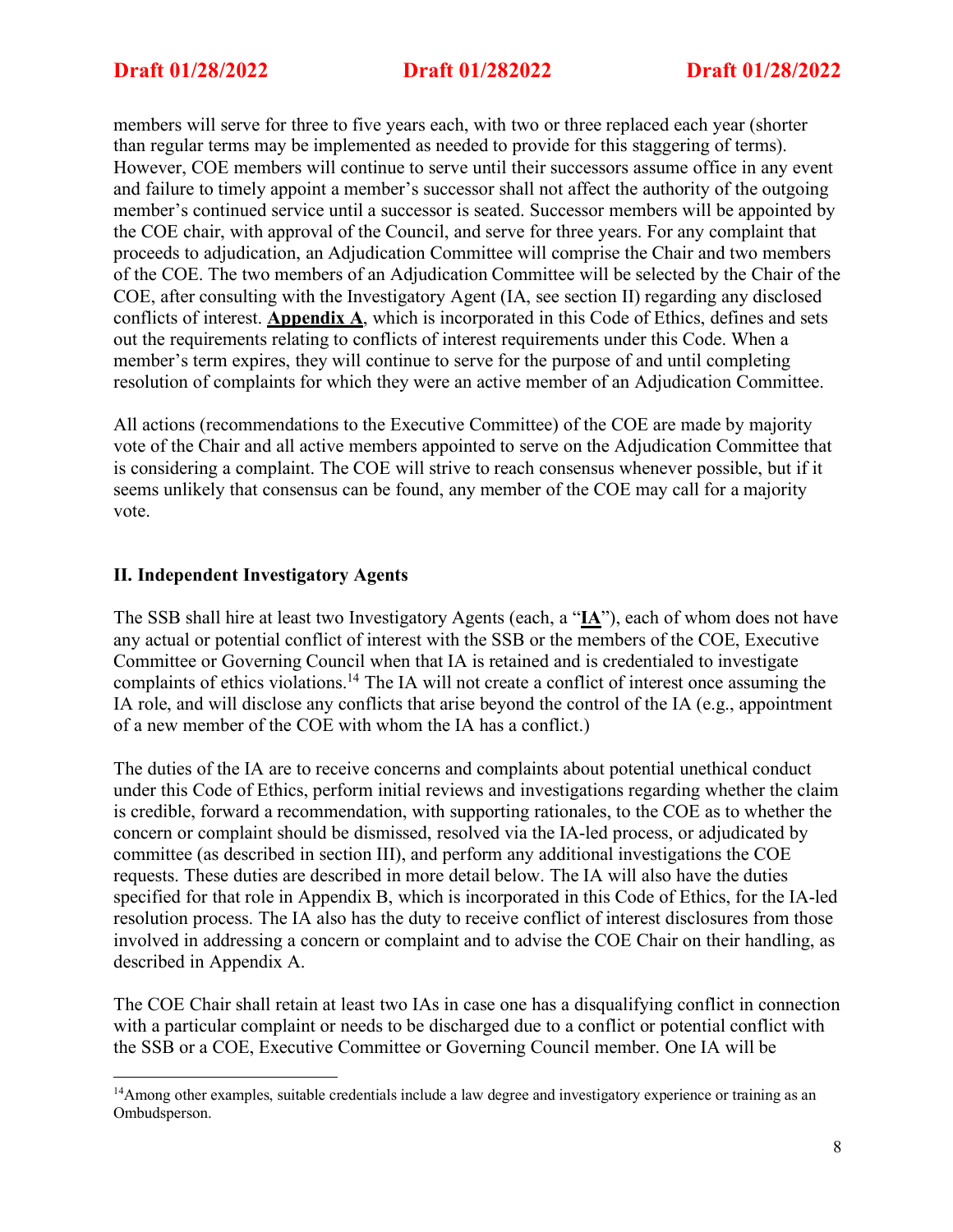designated as the primary IA and each other IA will be available to serve if called upon by the COE Chair or designee (because the primary IA is conflicted or otherwise unavailable or has a capacity limit). A conflict or potential conflict of the primary IA is among the circumstances that create cause for the COE Chair to extend the time for addressing the relevant complaint(s), to enable a determination of the conflict and how it will be resolved or managed or to transfer the complaint to another IA for handling.

# **III. Processes involved with receiving complaints**

- A. Any person ("Complainant") who believes that a Covered Individual ("Respondent"), has engaged in unethical conduct as defined under the SSB Code of Ethics may file a complaint against that Respondent. A complaint shall be on an official SSB complaint form (available at evolutioncodeofethics.org), which will be submitted to the IA.
- B. Any member of the COE, Executive Committee or Governing Council may refer its complaint or conduct concern about potential violations of this Code of Ethics to the IA for review.
- C. The editor of an SSB-owned journal may initiate a complaint by referring the matter to the IA when there has been a determination of a violation of publication ethics by a Covered Individual (per procedures of the Committee on Publication Ethics).
- D. The Safety Officer enforcing the meetings Code of Conduct may initiate a complaint by referring a matter raised during a meeting to the IA when there is a need for fact finding beyond the meeting period or the possible need for additional or amended consequences for violations of the Code of Conduct.
- E. Upon receipt of a conduct concern or complaint, or referral from one of the authorities noted above, the IA will conduct a preliminary review to determine whether the complaint should be addressed in an IA-led process if the criteria for such process are met (see Appendix B) or should be dismissed without soliciting a response from the Respondent, which can be for any of the following reasons:
	- 1. The complaint form is incomplete or other otherwise inadequately filled out.
	- 2. The complaint is patently frivolous or otherwise without merit.
	- 3. The complaint is directed against an individual who is not an SSB Covered Individual, or concerns an issue that is not within the scope of this Code of  $Ethics<sup>15</sup>$

<sup>&</sup>lt;sup>15</sup> The COE has discretion whether to accept complaints and conduct concerns directed against non-Covered Individuals who were Covered Individuals at the time of the alleged unethical conduct or whose membership, role or relationship with the SSB has recently lapsed. SSB's response action upon finding a violation may be limited, however.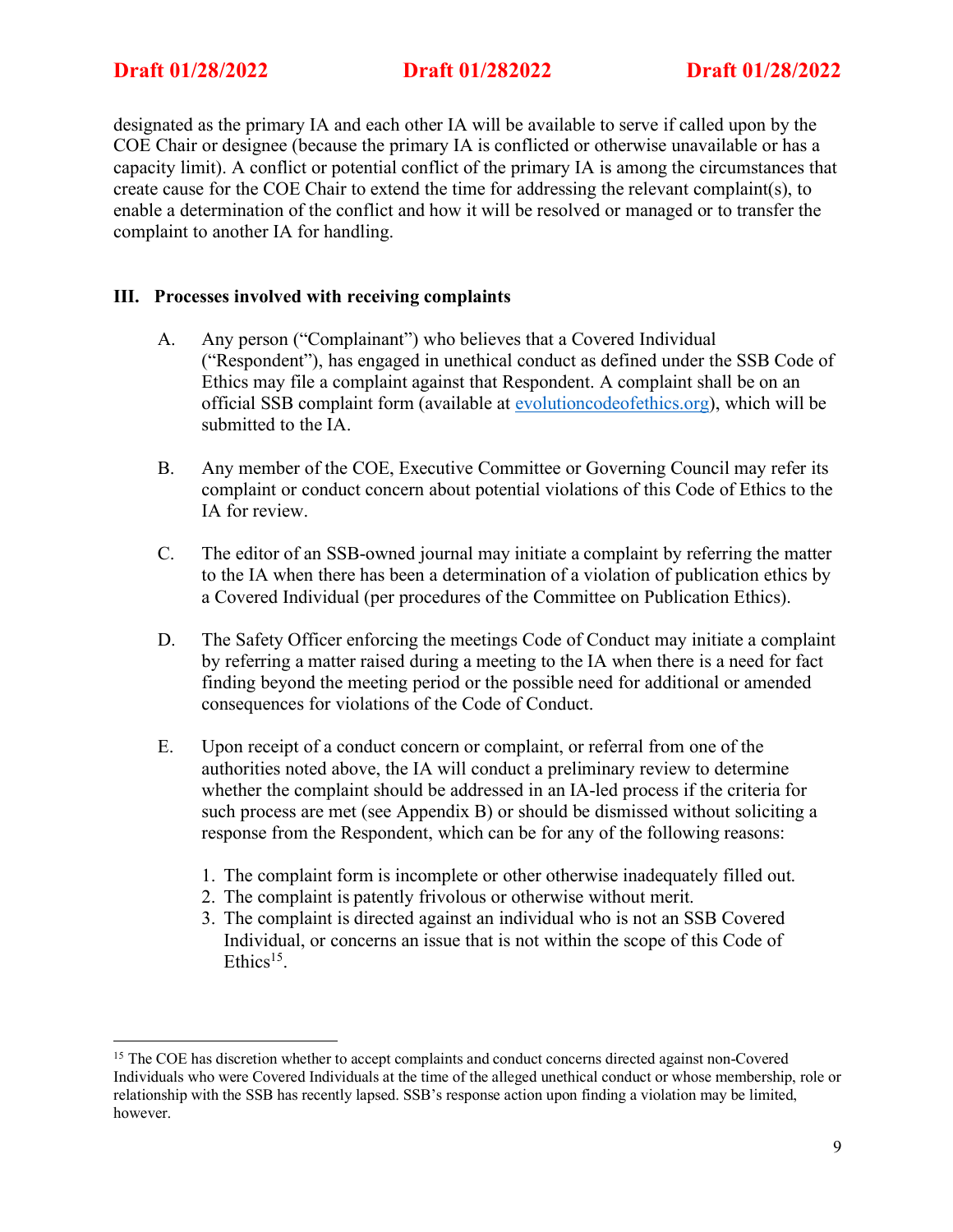4. There is insufficient information provided in or attached to the complaint (facts and available witnesses, documents, or other sources of consequential information) to enable an investigation.

If the IA believes E.1. is the case, they will request an amended complaint from the Complainant. If the IA believes the complaint should be dismissed for any of reasons E.2 – E.4, the IA will forward the complaint to the COE with a rationale for dismissal. If in the case of E.3 or E.4 the criteria in Appendix B are satisfied, the IA will recommend and provide a rationale for or against an IA-led resolution to the COE Chair.

- F. If the IA believes there is possible merit in the complaint and intends to recommend an investigation or IA-led resolution, they will contact the Respondent to notify them of the allegation made in the complaint and request a response to the complaint. The IA may require a written response. (This process may also be pursued if the IA or COE finds it helpful prior to a decision whether to resolve or recommend resolution of the matter via the IA-led process). Upon receipt of the response, or after 30 days if the Respondent does not provide their response in that period, the IA will forward their recommendation and any supporting documents regarding the complaint along with a rationale for that recommendation to the Chair of the COE. This will occur via a secure link that provides privileges for viewing but not downloading the materials. The IA may recommend:
	- 1. Dismissal of the complaint
	- 2. Adjudication of the complaint by the COE
	- 3. An IA-led resolution

### **IV. Actions by COE and Executive Committee**

- A. Upon receiving a recommendation from the IA, the COE or COE Chair may take any of several actions:
	- 1. If the IA's recommendation is dismissal, the COE may accept that recommendation. If it does, the Chair of the COE will inform the Complainant (and any identified target of the unethical conduct who is not the Complainant) of the decision. If there is an appeal of the dismissal, the SSB President will inform the Respondent, who will have an opportunity to respond as provided in Part V.
	- 2. If the IA's recommendation is dismissal, but the COE disagrees with the recommendation, it will inform the IA and request the IA to form an Adjudication Committee or conduct an IA-led resolution process. The COE will inform the Respondent of the initiation of the process and may direct the IA to gather additional information for the Adjudication Committee (as in Part **IV**.A. 3, below).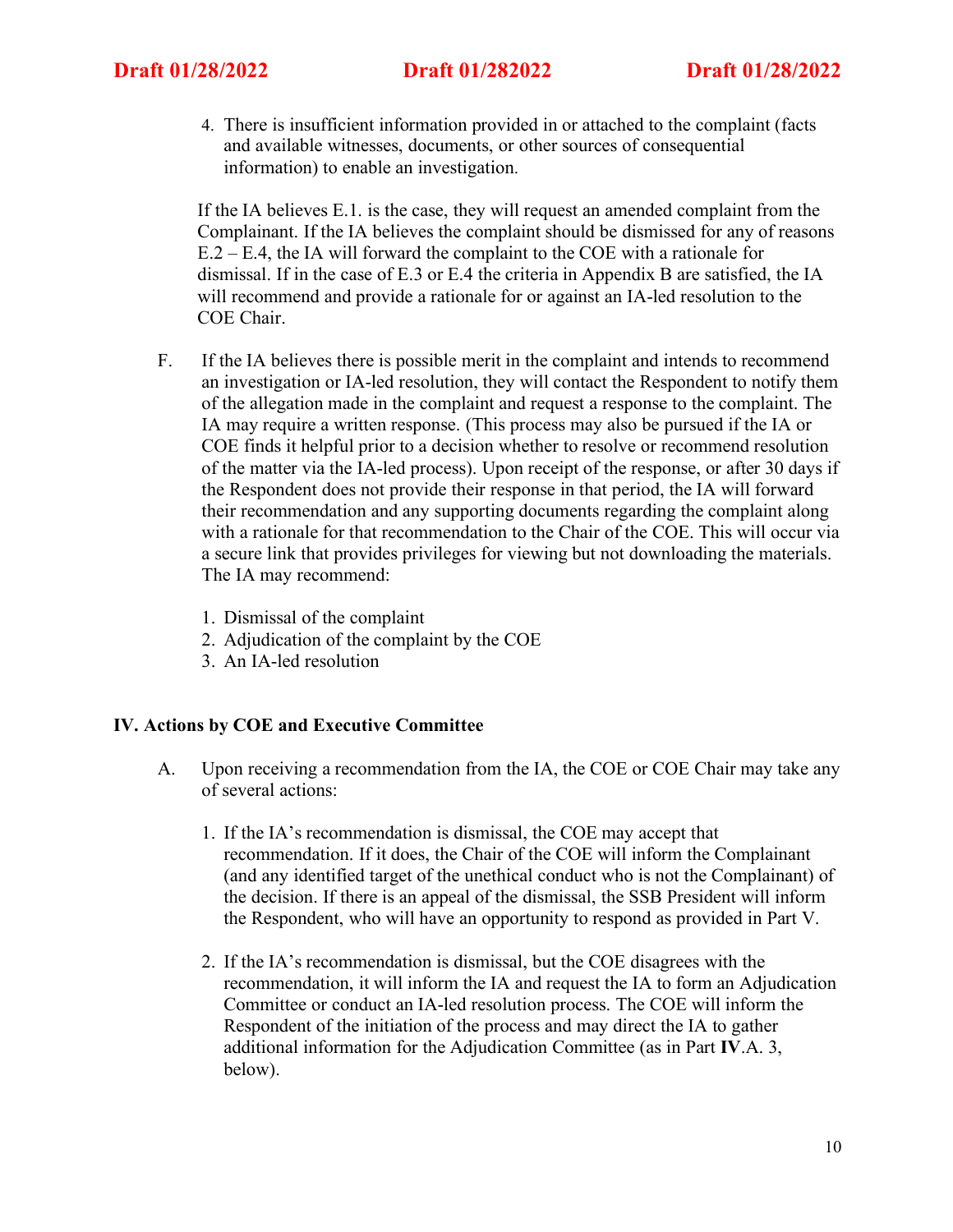- 3. If the IA's recommendation is adjudication, then unless the COE unanimously disagrees, two members of the COE, plus the Chair, will form an Adjudication Committee and inform the Respondent. This Adjudication Committee may in its discretion direct the IA to conduct additional investigation and fact-finding. The information sought may include, but is not limited to, statements by the Respondent, the Complainant, and the identified target of the reported misconduct in the complaint if that person is different than the Complainant), or a person who may be a consequential witness or provide consequential information in the investigation (individually and collectively, a "**Key Person**"), as well as statements by other individuals allegedly harmed by the Respondent, and statements from the home institution of the Respondent. In cases of ongoing non-SSB investigations, the Adjudication Committee may temporarily suspend its adjudication, pending those outcomes. However, the IA and Key Persons will take steps to preserve information and other evidence to avoid loss during any delay, and all determinations of the SSB and related recommendations will be made entirely by the Adjudication Committee and Executive Committee of the SSB. The COE may rely on a determination made by an outside authority, in addition to, or rather than, directing the IA to conduct SSB's own investigation, as provided in the Preamble in Part 2, but the recommendation of a decision on whether this Code of Ethics has been violated and any consequences should be imposed will be entirely SSB's.
- 4. If the IA recommends an IA-led resolution under the criteria in Appendix B, the COE Chair will make the decision (whether that process or an Adjudication Committee will resolve the matter) and inform the IA, Complainant (and any identified target of the unethical conduct who is not the Complainant) and the Respondent of how the conduct concern will be resolved. The IA will then follow the COE Chair's decision.
- B. If an Adjudication Committee has been formed, when the Adjudication Committee is satisfied it has the information needed to make a recommendation, it will consider the information found in the investigation and the provisions of this Code of Ethics and, applying a preponderance of the evidence (more likely than not) standard, first vote on a recommendation of a finding whether the Respondent is or is not responsible for the alleged violation. If it votes to recommend a finding or responsibility, the Adjudication Committee will then vote on a recommendation of sanctions against the Respondent, if any. The Chair will forward these recommendations, along with supporting documentation, to the SSB Executive Committee.
- C. Upon receiving a recommendation from the Adjudication Committee, the Executive Committee will make the final determination on both whether the Respondent is responsible for the alleged violation (applying the preponderance of the evidence standard) and on the actual community-building, remedial, and/or disciplinary actions to be imposed. As appropriate, the Executive Committee may direct the Adjudication Committee to conduct further investigations, and/or the Committee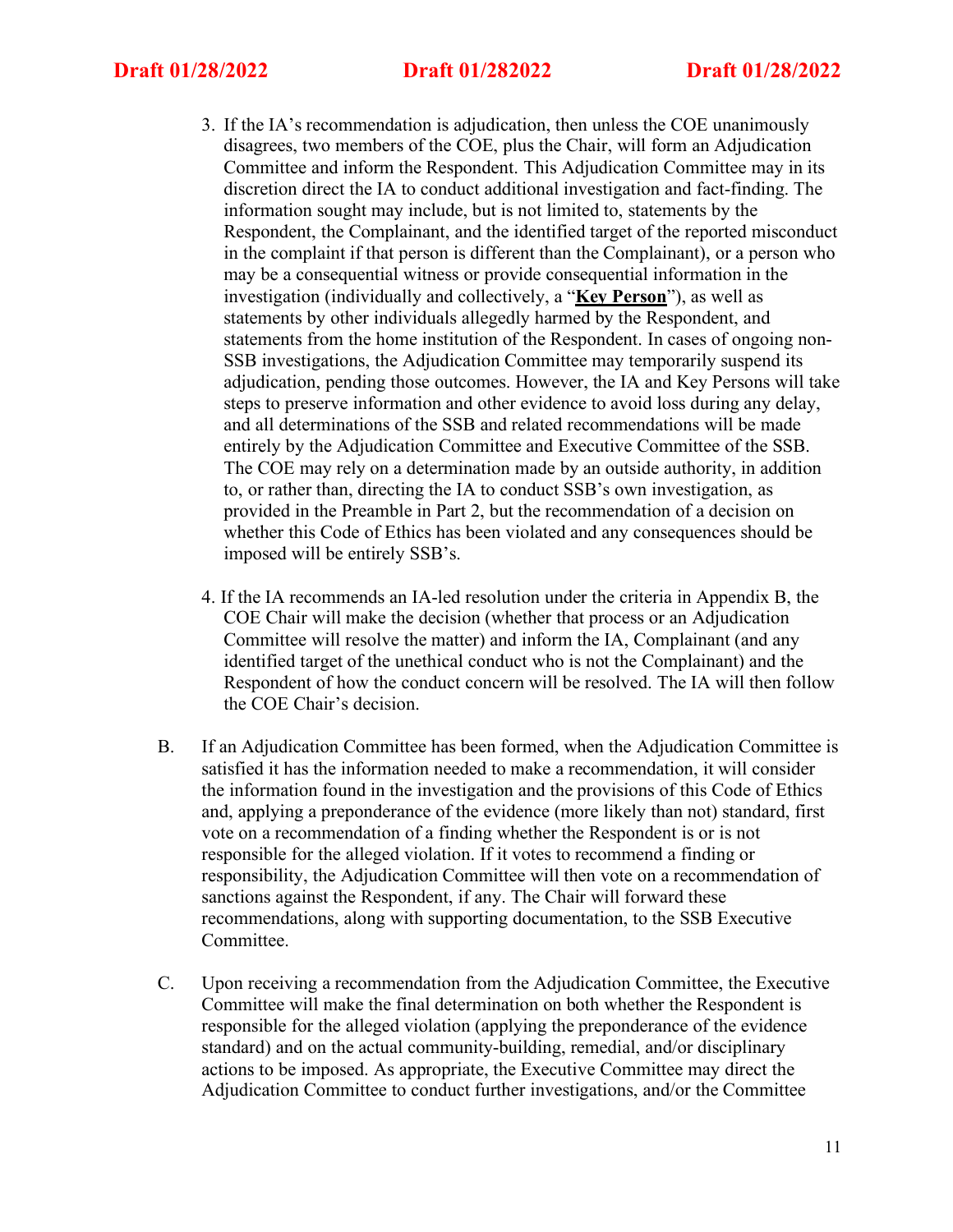may consult with legal counsel, before determining actions. When these decisions have been made, the SSB President will inform both Complainant (and any identified target of the unethical conduct who is not the Complainant) and Respondent of them and will provide for any sanctions to be carried out. The SSB President may also notify the home institution of a Respondent who has been found responsible of a violation of this Code of Ethics; and, if the home institution was previously notified, will also notify that institution of a finding of no responsibility.

- D. The IA or Adjudication Committee may follow the guidelines outlined in Appendix C to recommend short-term actions at any time during the review, IA-led resolution process, investigation, or adjudication process, based on considerations including but not limited to safety and non-disruption, as outlined in Appendix C.
- E. Records relating to the investigation, adjudication or IA-led resolution of any complaint or concerns of violation of the Code of Ethics, and the name of the Complainant, identified target if different, Respondent, and witnesses, whether or not it was determined that a violation occurred, shall be maintained by the IA in a secure, confidential format, and the IA will adhere to the confidentiality requirements of this Code of Ethics respecting that information (see Part 1 and section VII). Upon the end of an IA's contract that is not being renewed, or at any time upon request of the Chair of the COE or Executive Committee, or either Chair's designee, the IA will transfer all records (or any subset specified) to the chair of the COE. It is not a violation of confidentiality for the IA to provide confidential information to others involved in any capacity in an investigation or review under this Code of Ethics, for purposes of conducting the investigation or review; in doing so, the IA will remind those who receive the information of their confidentiality obligation under this Code.
- F. Retaliation for filing a complaint, reporting unethical conduct concerns, serving as a witness, or otherwise aiding in the resolution of potential unethical conduct is a serious violation of this Code of Ethics, as is making a knowingly false report or otherwise reporting an incident in bad faith.

# **V. Appeals**

A Respondent who is finally determined by the Executive Committee to have violated the Ethical Standards in the Code of Ethics, a Complainant, or any identified target of the unethical conduct who is not the Complainant (each being an "authorized appeal party") may appeal this decision and any sanctions imposed, but only on the following bases: newly surfaced, consequential facts that were not previously available when the determination was made and consequences were imposed; consequences grossly disproportionate (in leniency or strictness) to the violation found, considering how similar violations were handled, if any, under the most current SSB Code of Ethics (i.e., not under prior policy terms no longer in effect); lack of facts to support the determination; a consequential conflict of interest for an authority in the investigative or decision-making process; or a failure to fulfill process requirements with consequential effects on the appealing person's ability to address important considerations.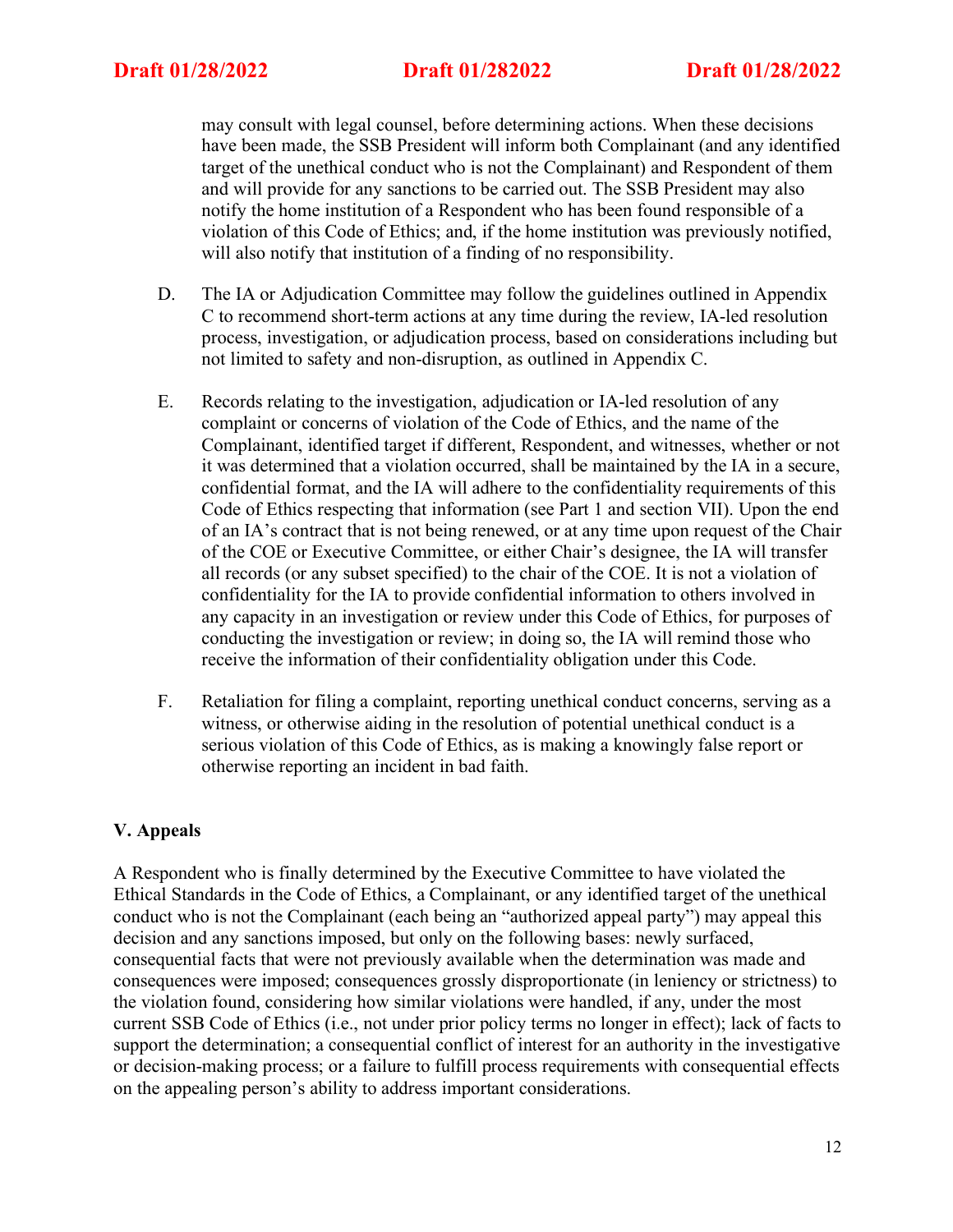Appeals will be considered by an Appeal Board, which shall consist of three people appointed by the SSB President from amongst the members of the SSB Governing Council who are not on the Executive Committee. Members of the Appeal Board will serve for a one-year term, but may be re-appointed for successive terms. If a member of the Appeal Board has a conflict of interest (as defined in Appendix A) with any authorized appeal party or other Key Person involved in the incident or resolution process, then they will recuse themselves from that appeal and the SSB President will appoint a temporary replacement from the Governing Council.

To pursue an appeal, a written statement of appeal, including a statement of the permitted bases for the appeal that apply and supporting facts and documents, must be sent to the SSB President within 30 calendar days after receipt of notification of the decision.<sup>16</sup> The President will notify all other authorized appeal parties of the receipt of an appeal and will provide them an opportunity to respond to the appeal within 30 days of their notification of the appeal. If the appeal is of a dismissal of a complaint and a Respondent has not previously been notified of the complaint, the President will provide the Respondent an opportunity to respond to the complaint and appeal in that 30-day period. An extension for filing an appeal or responding to a complaint and appeal may be granted by the SSB President if good cause is shown, but the extension may not exceed 90 days unless the SSB President determines that there is strong justification to do so. All authorized appeal parties will be given access to all written materials that will be considered by the Appeal Board (which may be on a password-protected web page) and a simultaneous final opportunity to respond in writing.

The President will forward all written materials concerning the appeal to the Appeal Board for consideration. The President shall preside over consideration of the appeal by the Appeal Board, but will not vote on it. The Appeal Board will review all information considered by the COE and Executive Committee and may ask the IA to obtain additional information. The Appeal Board may interview members of the COE as part of a formal process by the Appeal Board, but members of the Appeal Board shall not participate in any communications about the subject of the appeal outside of the formal process. The Appeal Board will generally make a decision within 90 days, but may extend the time for good cause (including, but not limited to, the need for additional information, a voluminous record, scheduling issues, or staffing limitations) upon notice to Complainant, identified target if not the Complainant, and the Respondent. The Appeal Board may decide to uphold or reverse the original determination, and may affirm the original decision, set aside the original determination that a violation has occurred, or determine that the original sanction(s) imposed are not appropriate and impose a different sanction. The Appeal Board will inform the Complainant (and any target who is not the Complainant) and Respondent of the Board's decision. The decision of the Appeal Board shall constitute the final decision of the SSB with respect to all matters subject to this section.

If no authorized appeal party files an appeal within the required thirty (30) calendar day period (or any extended period if granted), the determination and disciplinary action authorized by the Executive Committee, if any, shall go into effect and no authorized appeal party shall have

<sup>&</sup>lt;sup>16</sup> Receipt is deemed to occur when SSB sends notice via email to an authorized appeal party's last email address on file at SSB; when hand delivered to the authorized appeal party's office or home; or when received at that office or home address (as evidenced by the delivery service), if delivered by the U.S. postal service or commercial overnight or expedited courier service, as evidenced by a return receipt or tracking receipt.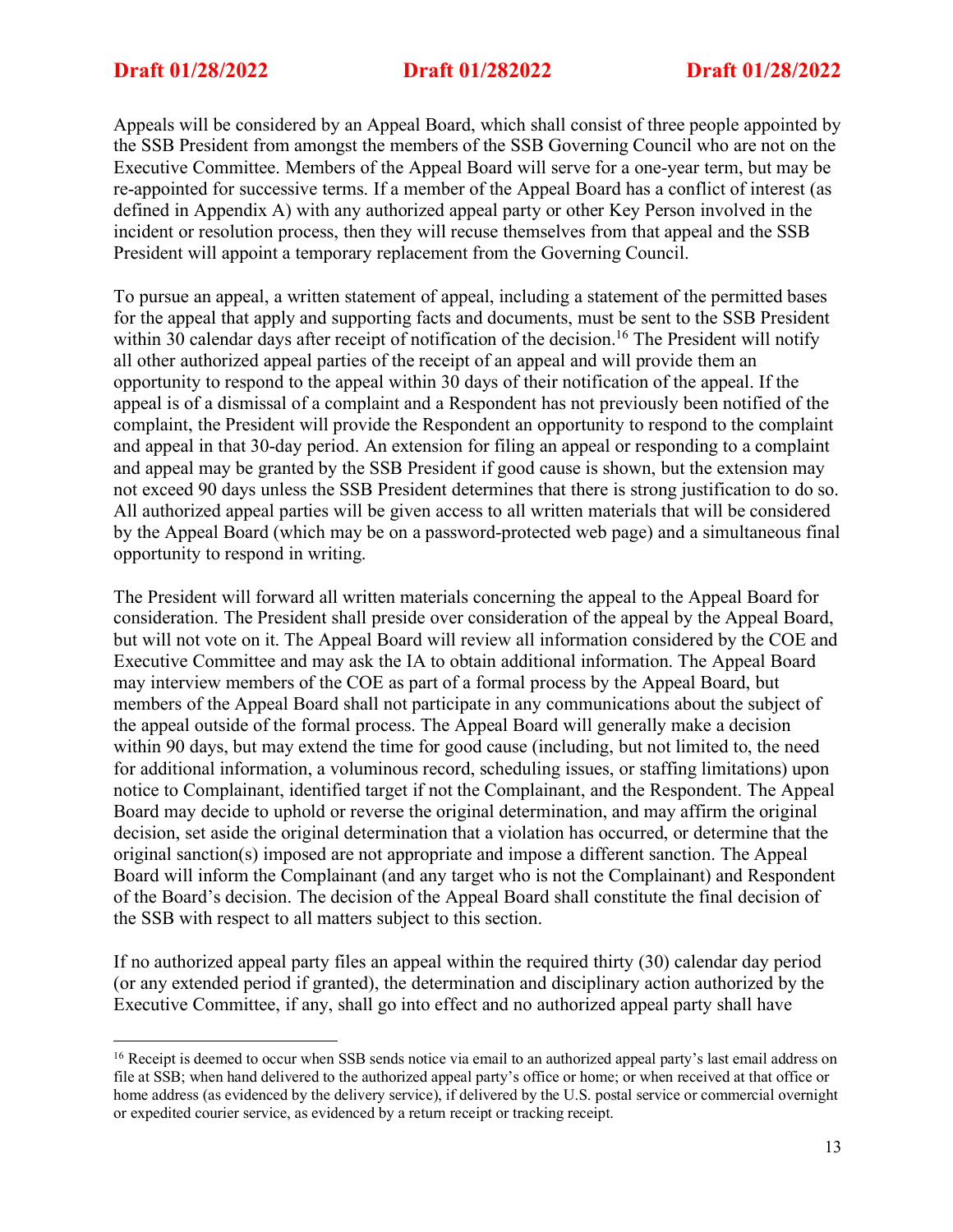further rights to request review or any other appeal; the decision and disciplinary action determinations will be final.

# **VI. Remedial and disciplinary outcomes**

When a Respondent is found responsible for a violation of the SSB Code of Ethics (or, in the case of a nominee or holder of any honor or award, holder of any elected or appointed governance, leadership or committee role, or editorial role, when credible questions exist), the Executive Committee may impose one or more of the following disciplinary or remedial actions:

- 1. **Mediation**. This may be conducted either by the IA or through a credentialed external mediator, and must be consented to by the Complainant, the identified target if not the Complainant, and Respondent.
- 2. **Private reprimand**. In cases where there has been an ethics violation but the violation did not cause serious personal and/or professional harm as determined by the Executive Committee, an educative letter concerning the violation as a private reprimand, including any stipulated conditions of redress or restrictions, may be sent to and imposed on the Respondent. The letter will be signed by the SSB President and approved by the Executive Committee. Failure to comply with stipulated conditions of redress or restriction in a private letter may result in the imposition of a more severe sanction.
- 3. **Public or private apology**. A Respondent may be required to make a public or private apology where the Executive Committee determines that the apology is sincere, is part of owning an identified harm caused, is welcomed by the target, and would help in healing community effects.
- 4. **Notification of home institution**. A Respondent's home institution, employer, or any other institutions with which the Respondent has an affiliation may be informed of the findings of the SSB adjudication process.
- 5. **Denial of privileges**. A Respondent may be denied one or more of the privileges of SSB membership and/or the opportunity to participate in SSB activities or to provide services to the SSB, including prohibition from attending the annual meeting, for a specified period of time or indefinitely.
- 6. **Suspension of publication rights**. If an individual is found to have violated the SSB Code of Ethics with respect to publication ethics, that person may be suspended for publication in any of the Society's journals for a specified period of time or indefinitely.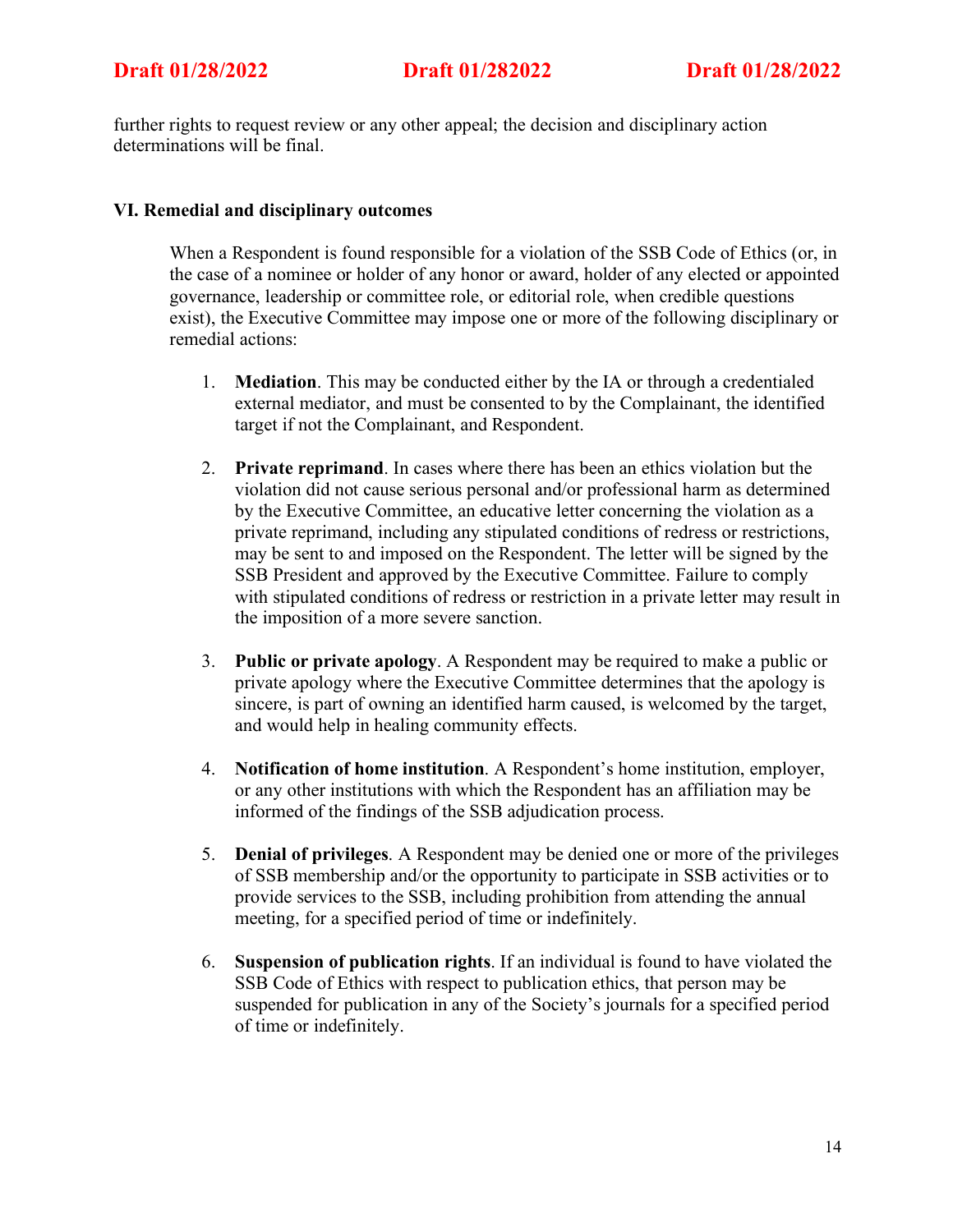- 7. **Denial of editorial activities**. A Respondent may be suspended from their role as editor or ad hoc reviewer, or may be banned from consideration for serving these roles in the future, for a specified period of time or indefinitely.
- 8. **Revocation of, or denial of consideration for, honors and awards**. Any honors or awards given to the Respondent may be revoked permanently and/or the Respondent may be excluded from consideration for future conferral of honors and awards for a specified period of time or indefinitely.
- 9. **Removal from office or nomination**. If the Respondent is an elected member of the SSB Governing Council or a member of any SSB committee, or has been nominated or elected for such role but is not yet serving, the Respondent may be suspended from continuing, extending, or assuming his or her position for a specified period of time or removed or prohibited to assume the role indefinitely. The Respondent may also not be nominated to run for any such SSB role or office for a specified period of time or indefinitely.
- 10. **Suspension or termination of membership***.* Membership for a Respondent may be suspended or denied for a specified period of time, including any appropriate conditions or directives. The eligibility to reinstate membership at the expiration of a period to be determined by the Executive Committee may be automatic or may be conditioned on a future determination by the Executive Committee that eligibility is appropriate. In cases where an ethics violation caused serious personal and/or professional harm, as determined by the Executive Committee, the SSB membership of the Respondent may be terminated with no possibility of reinstatement.

These consequences may be combined, with some as conditions, restrictions, or directives, including, but not limited to: prohibition against serving on a particular SSB committee; no admittance to or participation in a particular SSB-sponsored event; undergoing ethics education; and issuing a private or public apology.

# **VII. Confidentiality Exceptions**

While SSB seeks to maintain confidentiality of the substance and process for resolving Complaints and conduct concerns, as provided in Part 1, the following exceptions apply, and may be exercised at the discretion of the authorized official:

> 1. By the Chair of the COE or SSB President or an authorized designee of either of them ("**Chair or President**") if the Chair or President determines there is a legal, regulatory, safety, insurance coverage or other contractual requirement to provide otherwise confidential information.

Also by the Chair of the COE or IA as necessary in either of their judgment to implement initial or ultimate temporary safety or nondisruption measures under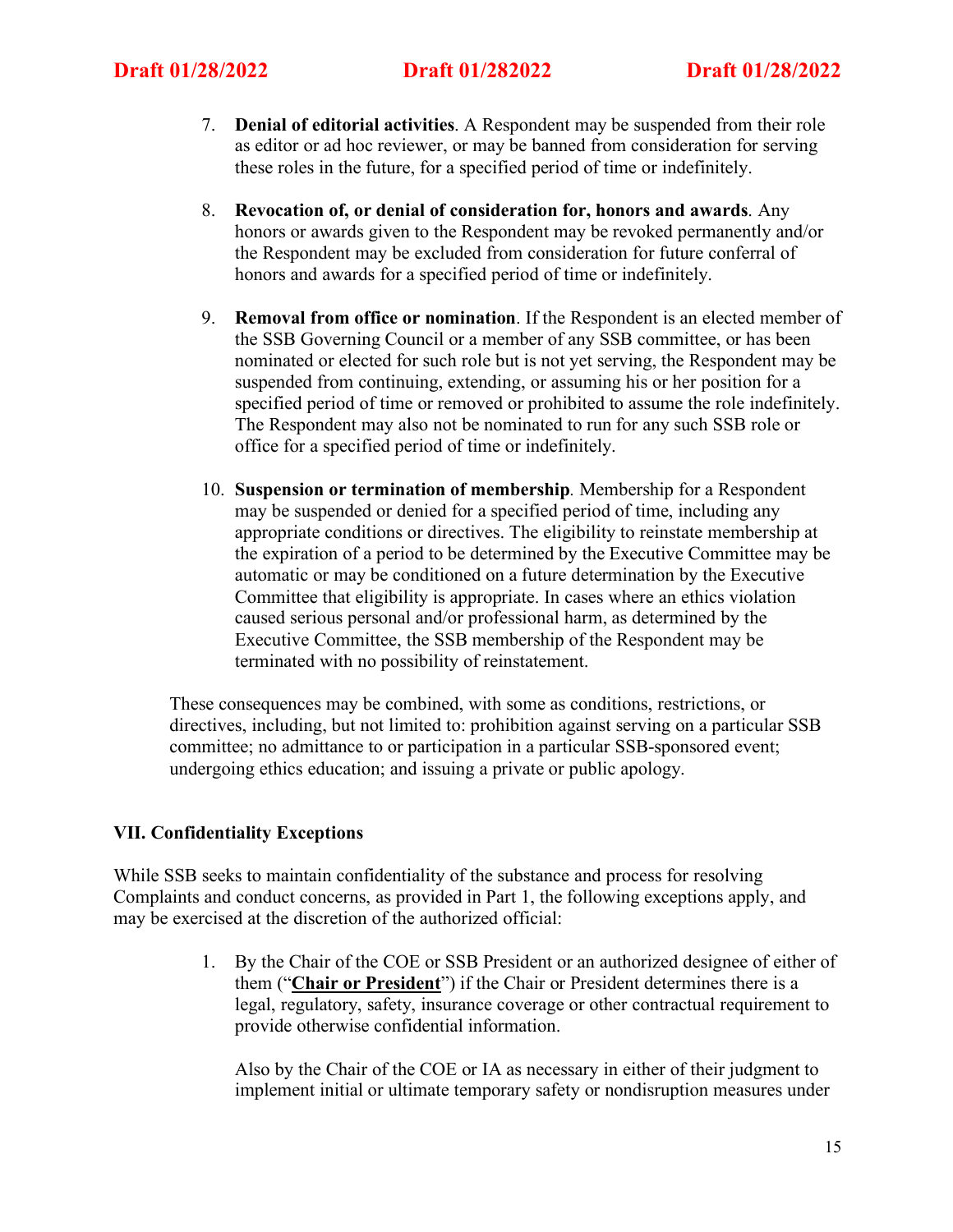Appendix C—or, by the SSB President, to the extent practicable after consultation with most directly affected Key Persons, as necessary in the judgment of the Executive Committee or Appeals Board to protect safety of people or "Property" (as defined in Appendix C) or nondisruption as part of a final resolution.

2. By the Chair or President when a Key Person whose name or other confidential information is to be disclosed consents to disclosure or waives confidentiality.

Confidentiality is deemed waived by the affected person if a public statement about the substance or process of a particular complaint or conduct concern is made by or on behalf of that person. Confidentiality is also deemed waived if a lawsuit or administrative process relating to it is initiated or threatened by or on behalf of the affected person against SSB, its governing board or any of its committees, any of their members, or any official, employee, or agent of SSB (collectively and individually **"SSB"** for purposes of this paragraph). Any confidential information relating to a complaint or conduct concern, whether or not there is a waiver, may be disclosed in litigation or administrative processes if the Chair or President determines that SSB's disclosure is appropriate in the circumstances.

- 3. By the Chair or President, Adjudication Committee with the Chair's concurrence, Appeals Board with its Chair's concurrence, and/or IA:
	- **a.** in confidential communications with those who are involved in any manner in (i) advising the investigation or review **or** (ii) conducting or participating in the investigation, review, recommendations or determinations, **or** (iii) implementing or adhering to safety or nondisruption measures or any consequences—provided that the recipients of the disclosure are reminded of their confidentiality obligation under this Code of Ethics or are bound by a professional ethical standard to maintain confidentiality (for example only, Key Persons and members of the Governing Council, Executive Committee, COE, and IAs in their official roles); or
	- **b.** to those who have a professional ethical, fiduciary or oversight function for the SSB, including a duty to maintain confidentiality (for example only, SSB's lawyers and members of the Governing Council, Executive Committee, COE, and IAs).
- 4. By the Chair or President in a notice to the Complainant, identified target if different than the Complainant, or the Respondent about a complaint or concern and ability to respond, a determination whether there was a violation of this Code of Ethics, the right to appeal and associated requirements, or the Appeal Board's determination of an appeal.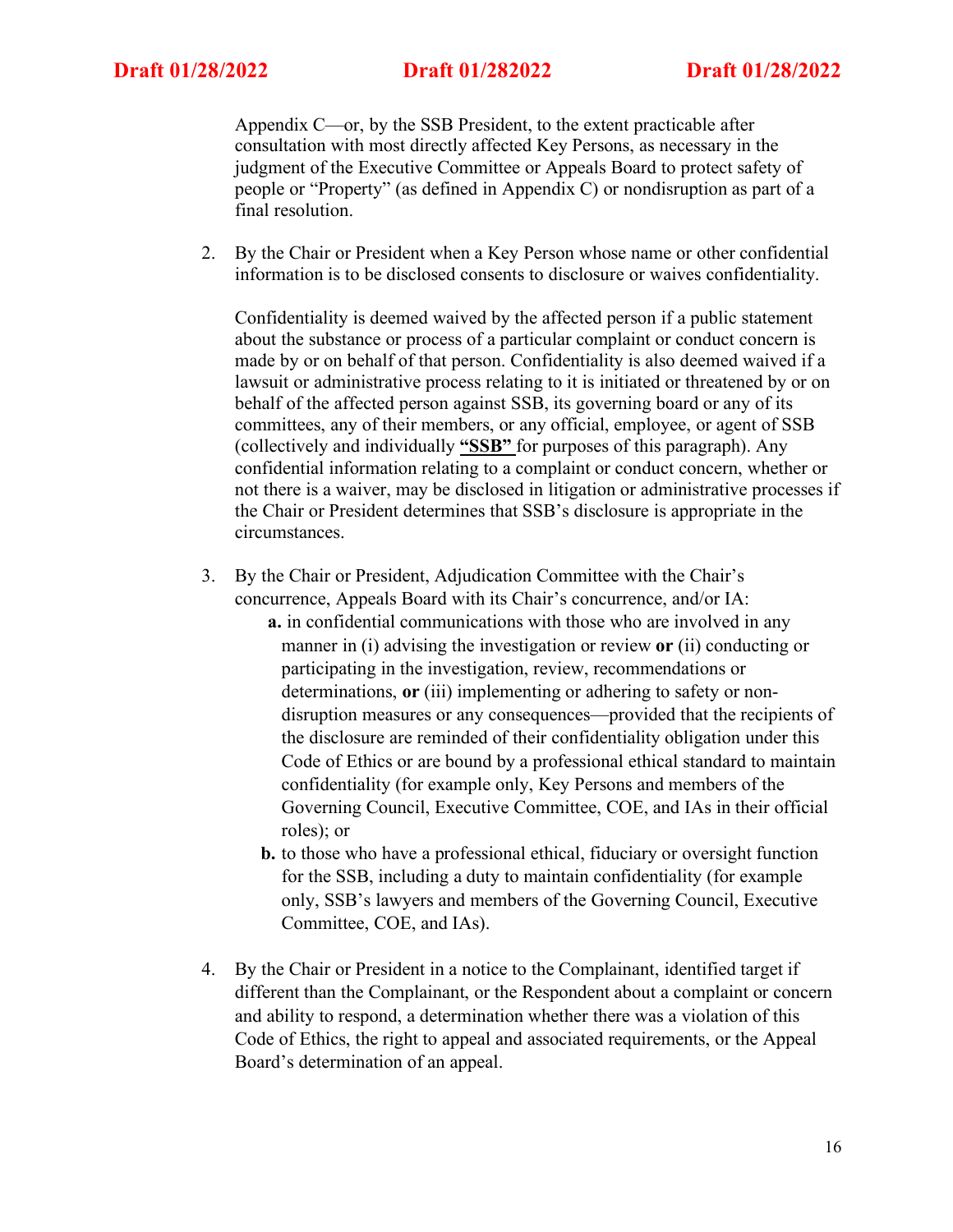- 5. By the Chair or President in a notice to the Respondent's home institution; however, the name of the Complainant, identified target if different than the Complainant, and any witnesses or third-party sources of relevant information will not be disclosed in such notice to the home institution unless another exception applies.
- 6. By the Chair or President in a public statement about the way SSB typically handles the general subject matter of a complaint or conduct concern under its Code of Ethics or other policies, without SSB naming the Key Persons or addressing the specific details of the particular matter.
- 7. By the Chair or President upon a final determination of a complaint (or conduct concern). Any such public disclosure may identify the allegation and, if the Respondent has been found responsible, identify the Respondent. The identity of the Complainant, the target identified in the complaint (or conduct concern) or its investigation or review, if that target is not the Complainant, witnesses and other third-party sources of information will not be named unless they consent or another exception applies. If the Respondent is found not responsible, they also will not be named in any public statement, unless they consent or another exception applies.
- 8. SSB will publish an annual Transparency Report of the general kinds of complaints that have been made and how SSB handles them to educate the membership about the requirements of the Code of Ethics, but will not reveal the identity of the Key Persons in any particular complaint. To aid in preparing the Transparency Report, the IA will send anonymized records of complaints and determinations to the chair of the COE. The resulting Transparency Report serves to inform SSB members about how to make a complaint or raise a conduct concern, the number and nature of reported Code of Ethics complaints, statistics on the disposition of complaints, the general type of sanctions imposed, and steps taken by SSB to further educate members on ethics.
- 9. Unless an exception applies, the records relating to the investigation of complaints or review of conduct concerns remain confidential. However, permission to use records relating to complaints or conduct concerns for research and educational purposes may be granted by the Chair of the COE within the first 50 years of the closing of the complaint, as long as the materials do not identify the Key Persons involved or another exception applies. After 50 years, these materials are available for research or educational purposes without special approval as long as the materials provided are redacted or otherwise do not identify the Key Persons involved.

### **VIII. Ratification and Amendment**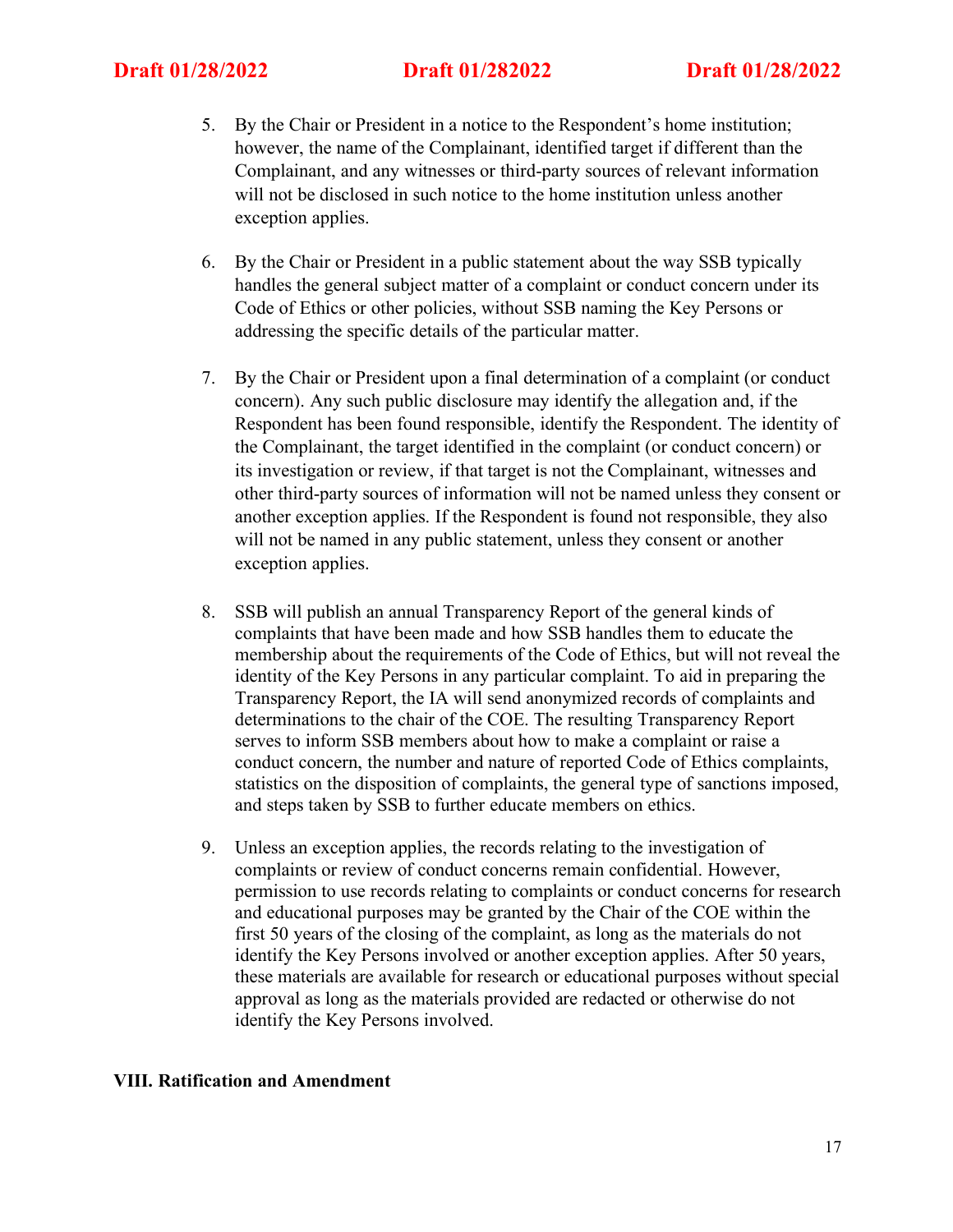- A. This Code of Ethics shall become effective and binding upon a favourable vote of the majority of SSB members voting.
- B. This Code of Ethics may be amended by a favourable vote of the majority of SSB members voting.
- C. Amendments will be put to members for a vote if either of the following occur:
	- i. A majority of the Governing Council votes in favor of the amendment
	- ii. A petition signed by 10% of members is presented to the Council

### **Acknowledgements**

This policy is based on those of several other societies, including the Geological Society of America, Ecological Society of America, and American Sociological Association. Other language is adapted from template policies on honors and awards and investigations, © American Association for the Advancement of Science for the benefit of and sponsored by the Societies Consortium on Sexual Harassment In STEMM (website); original created by EducationCounsel LLC. Part 1 was drafted by an ad hoc tri-society committee including representatives of the Society for Systematic Biology, American Society of Naturalists, and Society for the Study of Evolution (SSE). Part 2 was drafted by an ad hoc SSE committee.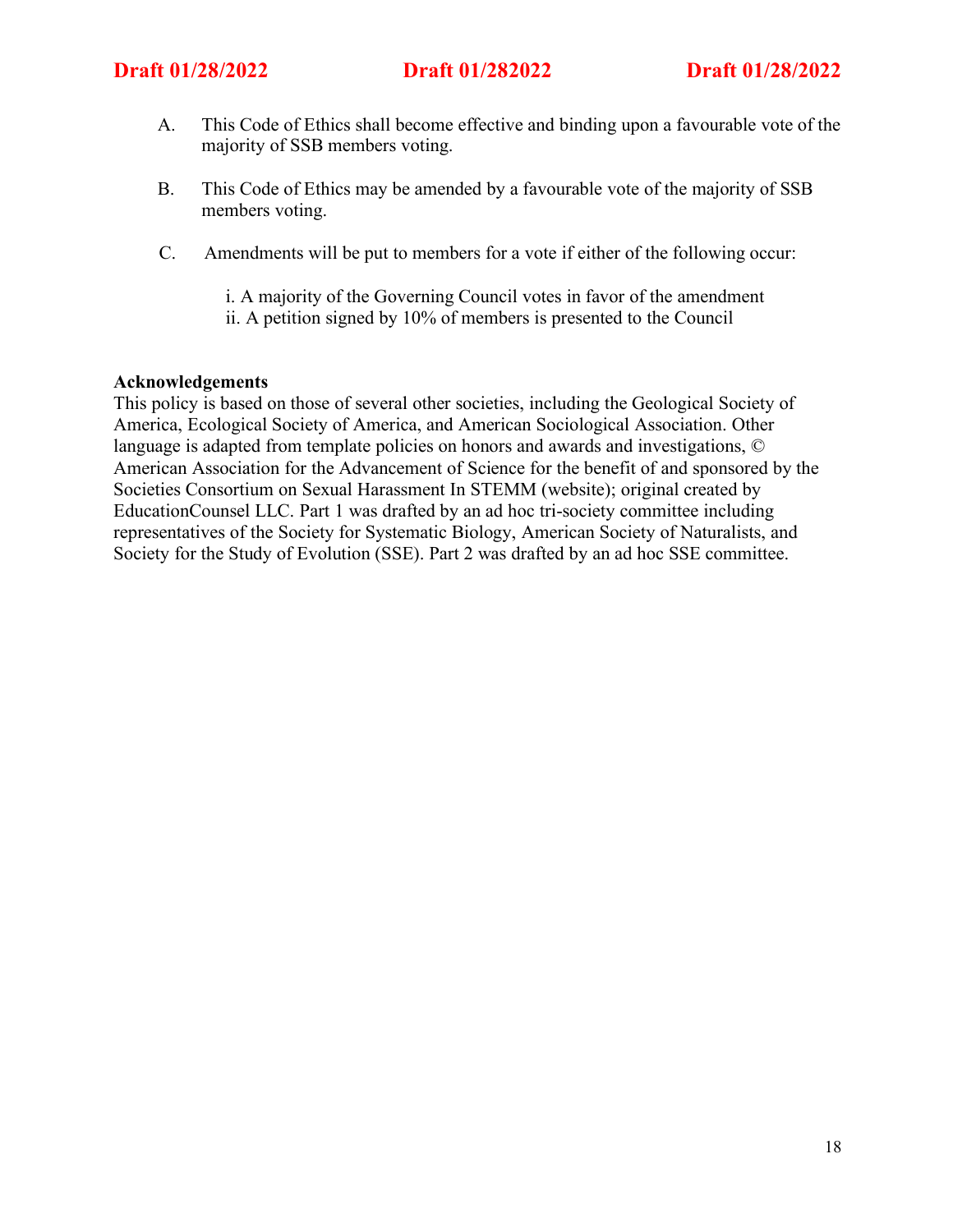# **Appendix A to the SSB Code of Ethics; Conflicts of Interest**

The terms used, but not defined, in this Appendix shall have the meanings given them in the main body of the SSB Code of Ethics.

*Actual or potential conflicts of interest between COE members and Key Persons*. Each SSB member who is nominated to serve as a COE member, prior to being appointed, and each COE member on an annual basis during their service on the COE shall disclose actual and potential conflicts of interest for their service on the COE to the IA, and shall update these disclosures promptly if relevant changes occur during the year. Each COE member shall also confirm and make and update disclosures to the IA of any actual or potential conflict of interest with any Key Person prior to accepting appointment to an Adjudication Committee for any particular complaint.17 See footnote 17 for the definition of conflicts and potential conflicts. The IA shall perform an initial screen for actual or potential conflicts of interest annually and prior to final selection of the members of an Adjudication Committee for a complaint. The IA shall inform the COE Chair of the actual or potential conflict and make a recommendation to resolve or manage the conflict if that is possible, or to disqualify the COE member from service on the COE or for appointment to the Adjudication Committee for the particular complaint. COE members who have an actual or potential conflict of interest in connection with a particular complaint shall fully recuse themselves from all aspects of the complaint or fully adhere to any conflict resolution or management requirements imposed by the COE Chair. Those who have a conflict relating to service on the COE will fully adhere to any management requirements or will not serve on the COE and fully recuse themselves from the COE.<sup>18</sup>

*Actual or potential conflicts of interest of the SSB Governing Council*. Similarly, each member of the Governing Council on an annual basis shall also disclose to the IA their actual and potential conflicts of interest, if any, relating to their current or potential service on the Executive Committee (regarding determinations of violations of this Code of Ethics) or on the Appeals Board, and shall update their disclosures prior to serving in connection with a particular complaint or conduct concern. The IA will also review these disclosures and updates and make

<sup>&</sup>lt;sup>17</sup> Actual or potential conflicts of interest that would require disclosure and recusal from service on the COE or involvement in addressing a particular complaint include when the member (or potential member) of the COE (or that individual's spouse/domestic partner or person living in the individual's household—or the individual's or spouse's/domestic partner's child, sibling, parent, or grandparent): (a) have a shared institutional affiliation, present or past graduate student/advisor relationship, collaboration within the past 48 months, or co-editing or editorial/author relationship within the past 24 months with, a Key Person involved in a complaint or (b) have a dispute within the past 60 months with any such Key Person or any member of the SSB Governing Council, Executive Committee or COE, or (c) have a financial, employment or other interest that could be affected (positively or negatively) by the outcome or handling of the complaint or service on the COE. Actual or potential conflicts of interest also include any other conflicts defined by NSF policy at https://www.nsf.gov/cise/iis/panelist/coi.jsp , as in effect at the relevant time. The same relationship and interests standards for defining actual and potential conflicts shall also apply to identify conflicts for Council members, Executive Committee members, and the IA—however, for Council and Executive Committee members, COE members and Key Persons shall replace just Key Persons and, for the IA, COE members, Executive Committee members, Governing Council Members and Key Persons shall replace just Key Persons.

<sup>&</sup>lt;sup>18</sup> A person who is disqualified from service on the COE, Executive Committee (relating to the determination of a violation of this Code of Ethics), or the Appeals Board, may still file a complaint or serve as a witness regarding the subject matter of a complaint, but may not serve on the COE or have any COE, Executive Committee, Appeals Board, or Governing Council role as an investigator or maker or recommender of decisions on behalf of SSB.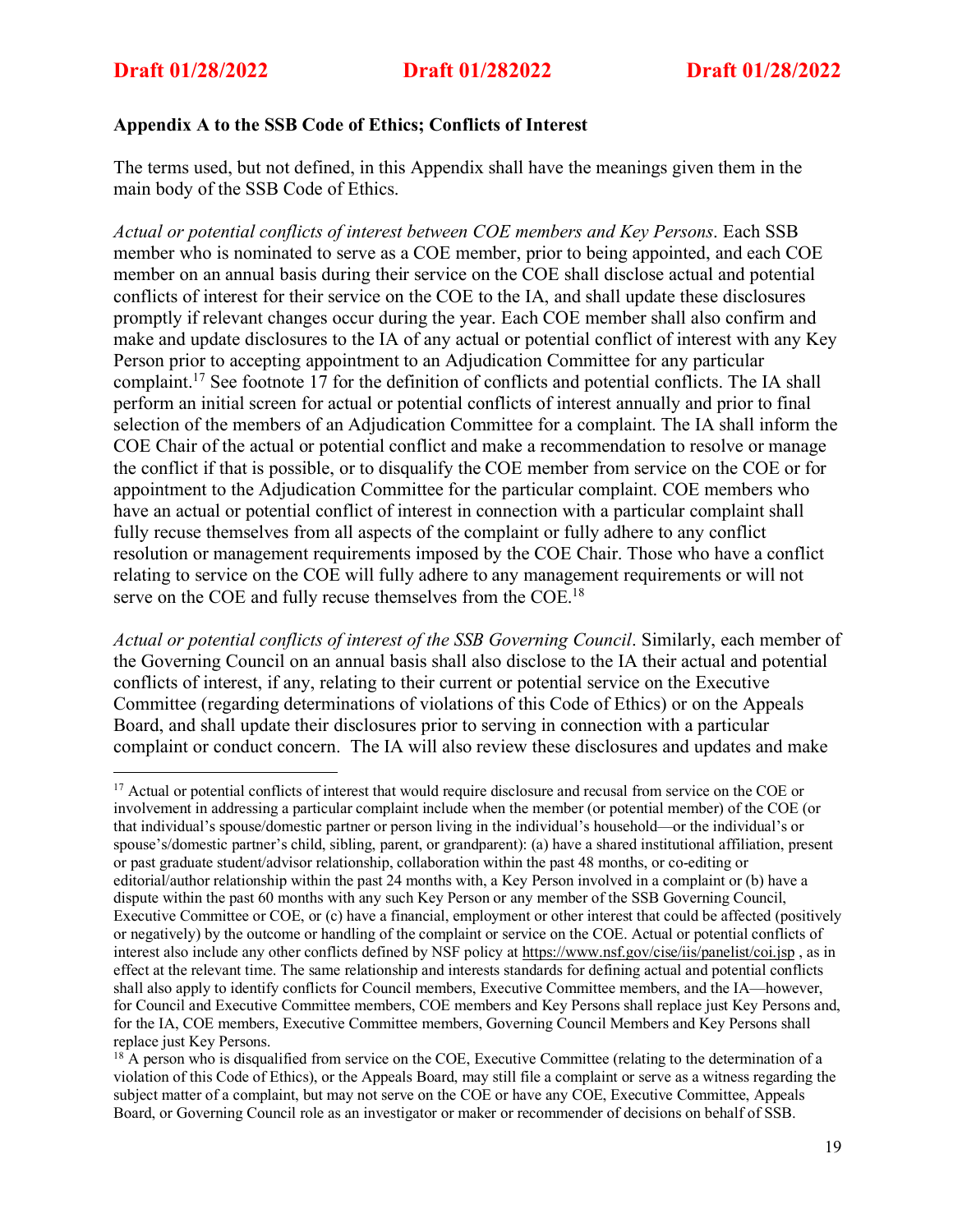recommendations to the SSB President for resolution, management or disqualification and full recusal to serve on the Executive Committee or Appeals Board. The SSB President shall make the decision about the conditions that must be met to resolve or manage any conflict or potential conflict relating to service on the Executive Committee (relating to determination of a Code of Ethics violation) or Appeals Board, or whether to disqualify any person from such service, after consulting with the IA if feasible. Governing Council members who have an actual or potential conflict of interest in connection with a particular complaint or conduct concern shall fully recuse themselves from all aspects of the complaint or conduct concern or fully adhere to any conflict resolution or management requirements imposed by the SSB President. Those who have a conflict relating to service on the Appeals Board will fully adhere to any management requirements or will not serve on the Appeals Board and fully recuse themselves from the matters it reviews.

### *Actual or potential conflicts of interest of the COE Chair, SSB President, and IAs*.

The COE Chair (the Retiring President) and SSB President shall also annually disclose and update conflicts and potential conflicts relating to the work of the COE and determinations of violations of this Code of Ethics. If the SSB President has a conflict or potential conflict with the COE Chair (or vice versa)—or the COE Chair has a conflict or potential conflict with a member of the COE—the SSB President or the COE Chair, as the case may be, will disclose the conflict to the IA, the COE Chair, the current SSB President, and any member implicated in the conflict. The member or COE Chair implicated in the conflict will resign from the COE or COE Chair role and fully recuse themselves from all matters related to this Code of Ethics. If the COE Chair or SSB President has a conflict or potential conflict with a Key Person in a particular complaint or conduct concern, the conflicted COE Chair or SSB President, as the case may be, will disclose their conflict to the IA. The conflicted COE Chair will also disclose their conflict to the SSB President and the conflicted SSB President will disclose their conflict to the SSB Presidentelect—and then that conflicted official will fully recuse themselves from involvement in the complaint or conduct concern. In that event, the current SSB President (or if that person is conflicted or unavailable, the SSB President-Elect) shall select one of the eight other members of the COE who is not conflicted to serve temporarily as the COE Chair and perform all of the Chair's duties for purposes of addressing the particular complaint, including to appoint, with approval of Council, a temporary replacement member on the COE if needed or convenient. The SSB President-Elect will serve temporarily in the role of the conflicted SSB President. However, if the current President or SSB President-Elect determines, after consultation with the IA if feasible, that the conflict or potential conflict can be resolved or managed if conditions are met, the current President will impose those conditions and the conflicted COE Chair (the Retiring President), or the SSB President-elect will impose those conditions on the President, who will accept the conditions in writing and fully satisfy their requirements or fully recuse themselves from the particular complaint. Any President or Retiring President or President-Elect elected before the effective date of this Code, upon their request to the Governing Council, may be excused from performing the stipulated duties for the duration of their term. Procedures outlined to handle a conflict of interest would be followed in that case.

All IAs shall annually file with the COE Chair conflict and potential conflict disclosures, and shall update these disclosures promptly upon any change of circumstances that could give rise to a conflict or potential conflict. The disclosures shall address any conflicts or potential conflicts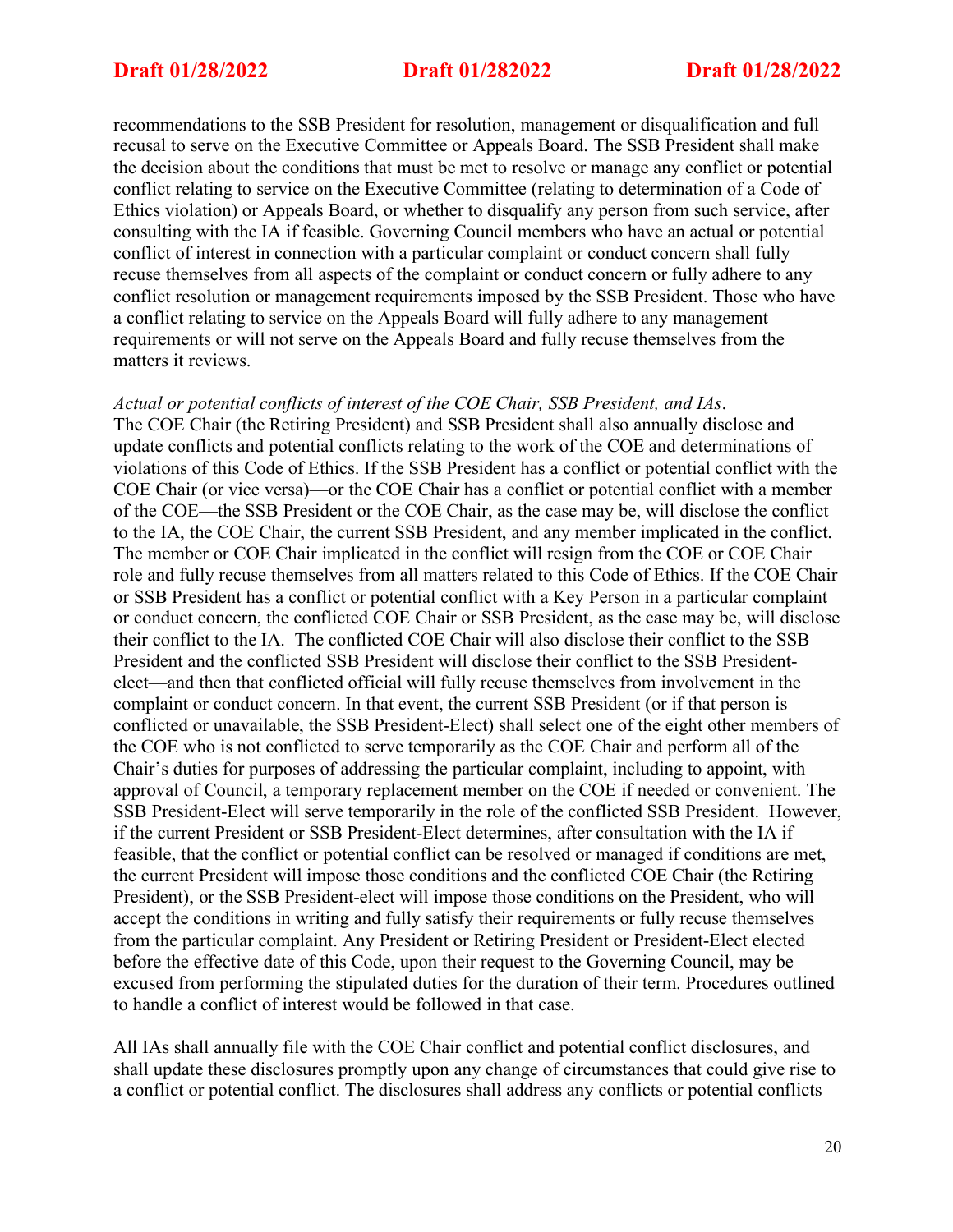of interest of the IA with SSB, any member of the COE, Executive Committee of Governing Council, or any Key Person in a particular complaint. If an IA has a conflict with SSB or any member of the COE, Executive Committee, Appeal Board, or other member of Governing Council, the IA may be terminated by the COE or Executive Committee Chair at such person's discretion. If an IA has a conflict or potential conflict with any Key Person in a particular complaint, the IA will disclose the conflict to the COE Chair and fully recuse themselves from the relevant complaint. However, if the CEO Chair determines, after consulting with the COE, that the conflict or potential conflict can be resolved or managed if conditions are met, the Chair will impose those conditions and the IA will accept the conditions in writing and fully satisfy their requirements or fully recuse themselves from the particular complaint. Upon recusal, the other IA will serve in connection with the complaint.

The same disclosures of conflicts or potential conflicts shall be made when a concern of unethical conduct under this Code of Ethics is to be resolved in an IA-led process. In that event, references to "complaint" will be replaced by "concerns raised of potential unethical conduct under this Code of Ethics."

All conflict and potential conflict disclosures will be made on an SSB form approved by the COE. When conflict or potential conflict disclosures are made in connection with a particular complaint or concerns raised of unethical conduct under this Code of Ethics, they will be shared with all individuals charged with evaluative or decision-making roles in addressing the complaint or concern.

If a recused individual has pertinent factual information (or information relevant to fact-finding or determined facts), the recused person may provide that information (but not mere opinion) to the COE Chair (or the person performing that role if the CEO Chair is conflicted), or to the IA in the case of an informal resolution, who will make information of the appropriate nature available to the process.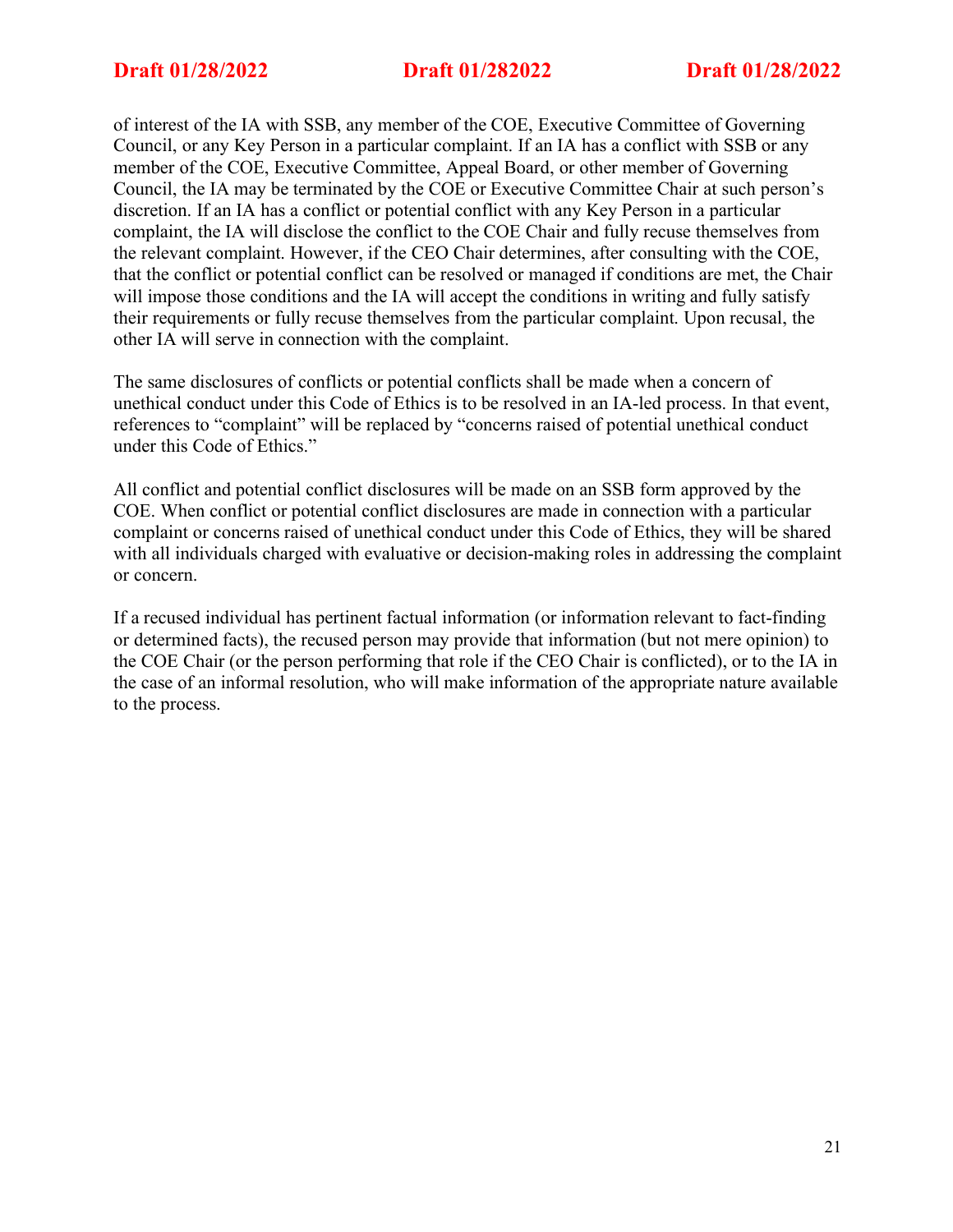# **Appendix B to the SSB Code of Ethics; IA-Led Resolution of Potential Unethical Conduct**

An IA-led resolution is one that focuses on community building, not punishment—elevating understanding of why a conduct concern arose, enhancing understanding of community standards and conduct requirements established by the SSB Code of Ethics, repairing relationships, and seeking to satisfy the identified target and accused and the Chair of the COE that recurrence of the concern is unlikely. It is likely that many conduct concerns can be addressed via an IA-led process rather than full adjudication by the COE.

- **a***. Criteria*. An IA-led resolution is sufficient to resolve conduct concerns where the Chair of the COE determines, and any identified target and the accused agree, that it is unnecessary to determine that the SSB Code of Ethics has been violated (although there may be an indication of that likelihood). In addition,
	- the dominant need is to elevate understanding that harm was experienced and what conduct caused it, and to avoid recurrence, build community and ownership of the community standards and conduct requirements established by the Code of Ethics, repair relationships, and, where implicated, restore safety and inclusion;
	- the concern arises largely from misunderstandings that have been corrected or lessons that needed to be learned and have been learned;
	- there is not already a recurring issue;
	- there has been an authentic commitment to avoid a repetition of the cause of the concern and there is no reason to believe recurrence is likely; **and**
	- considering all of this and the nature/severity of the conduct concern, safety and inclusion can be restored without the need for further action.

Alternatively, an IA-led resolution is sufficient when any identified target and the accused agree that a restorative or community-building practice is desirable as the sole means of resolution and the Chair of the COE determines that an IA-led resolution is likely to stem continuing harm to Key Persons and other members of the SSB Community and field and:

- there is an acknowledgement by the accused that the harm that the Code of Ethics seeks to prevent was experienced;
- the informal resolution is likely to elevate understanding of why conduct caused harm and enhance ownership of the community standards and conduct requirements of this Code of Ethics;
- there has been an authentic commitment to avoid a repetition of the cause of the concern—and based on specified facts, there is reason to believe that the IA-led resolution (as opposed to a formal resolution) is most likely to prevent recurrence without increasing harm to any identified target (and others in a similar position) whether or not the current conduct is a repetition of prior conduct; **and**
- considering all of this and the nature/severity of the conduct concern, safety and inclusion can be restored without the need for further action*.*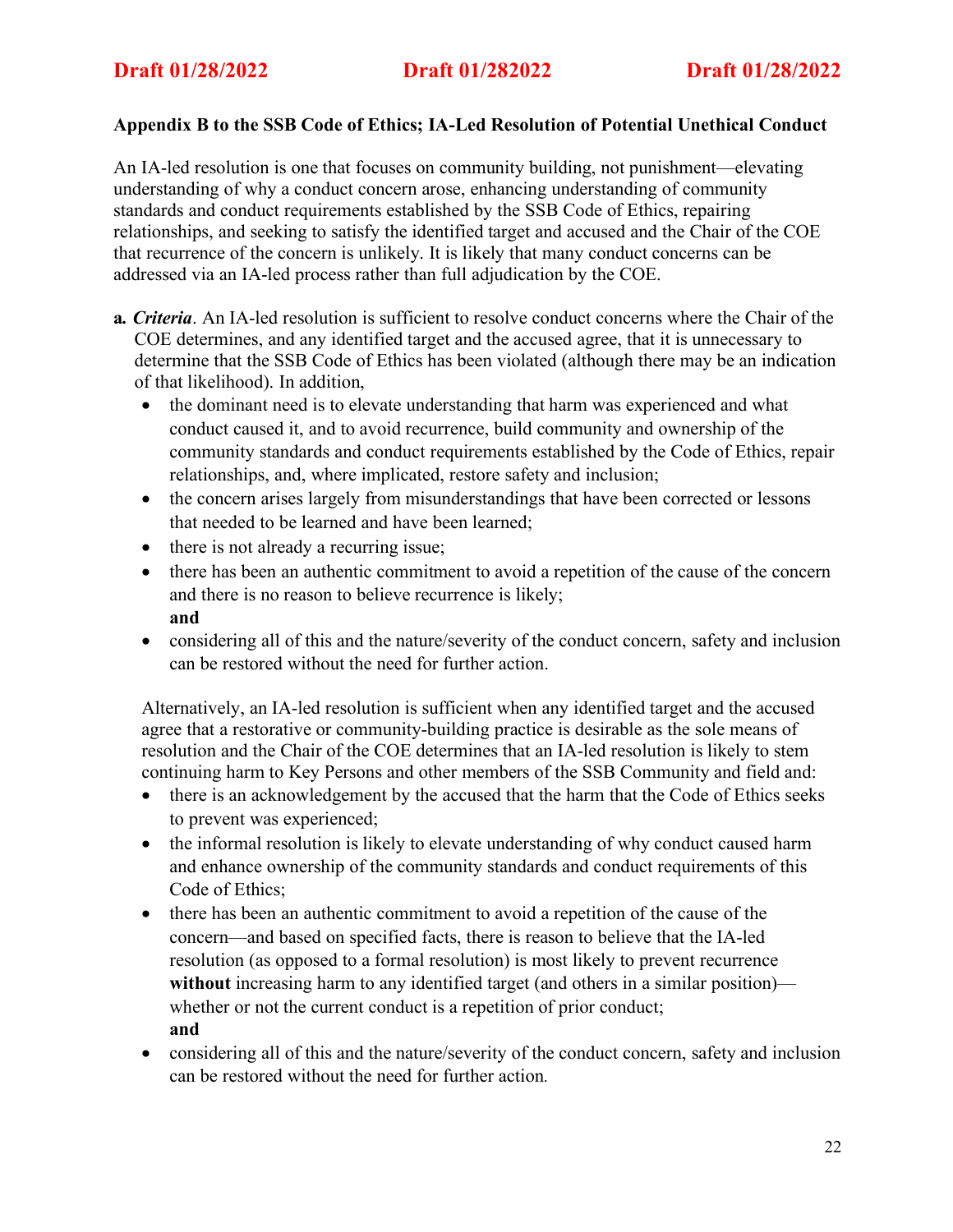- **b.** *No fixed stages*. With flexibility in steps that are not explicitly required, the IA-led resolution process:
	- **(i)** *typically involves the IA conducting a review*—i.e., limited fact-finding to understand the basics of the situation—and informally documenting the facts;
	- **(ii)** *requires the IA to engage with any target and the accused, as well as the Complainant if not the target,* informally in some manner to inform them of the nature of the conduct concern, gain their respective perspectives, and gather any relevant facts about the situation (with flexibility of means and sensitivity to any desire of a target not to engage directly with the accused);
	- **(iii)** *may (but need not) involve the IA engaging with other Key Persons* and/or the Chair of the COE engaging with any such individuals;
	- **(iv)** *involves the IA recommending an informal resolution* to the Chair of the COE, applying the *criteria* in Appendix B(a), above;
	- **(v)** *requires the Chair of the COE to*
		- o *determine whether the fact-finding and its informal documentation are adequate* (directing the IA to supplement fact-finding and/or the documentation, if needed—with the IA following up);
		- o *determine whether an IA-led resolution will suffice*, and decide whether to adopt such a resolution under the *criteria* in Appendix B(a), above; and
		- o *notify* (or direct IA to notify) the accused, any identified target, and Complainant (if not the target), of the Chair's decision;
	- **(vi)** *may involve the Chair also notifying (or directing the IA to notify) other Key Persons*; and
	- **(vii)** *requires agreement (without coercion) among* the Chair (or the IA for the Chair), any identified target, the accused, and any other Key Persons whom the Chair identifies as needed for a resolution to
		- o participate in *a restorative or community-building practice*; <sup>19</sup> and
		- o that an informal IA-led resolution is preferred to a formal resolution via committee adjudication.
- **c***. Timing.* IA-led resolutions should be pursued diligently by the IA, Chair and Key Persons with a goal of completing the process in 90–120 days from the date of submission of a concern to a completion of the IA-led resolution. However, the timing for an IA-led resolution must be flexible, e.g., to provide an opportunity for any identified target or the accused to decide whether they want an informal IA-led resolution, without being pressured.

<sup>&</sup>lt;sup>19</sup> This may be a conversation among individuals most directly involved to raise awareness of the cause of harm, learn lessons, enhance ownership of community standards and conduct requirements under this Code of Ethics, determine how to prevent recurrence, repair relationships and restore a sense of safety and welcome for everyone.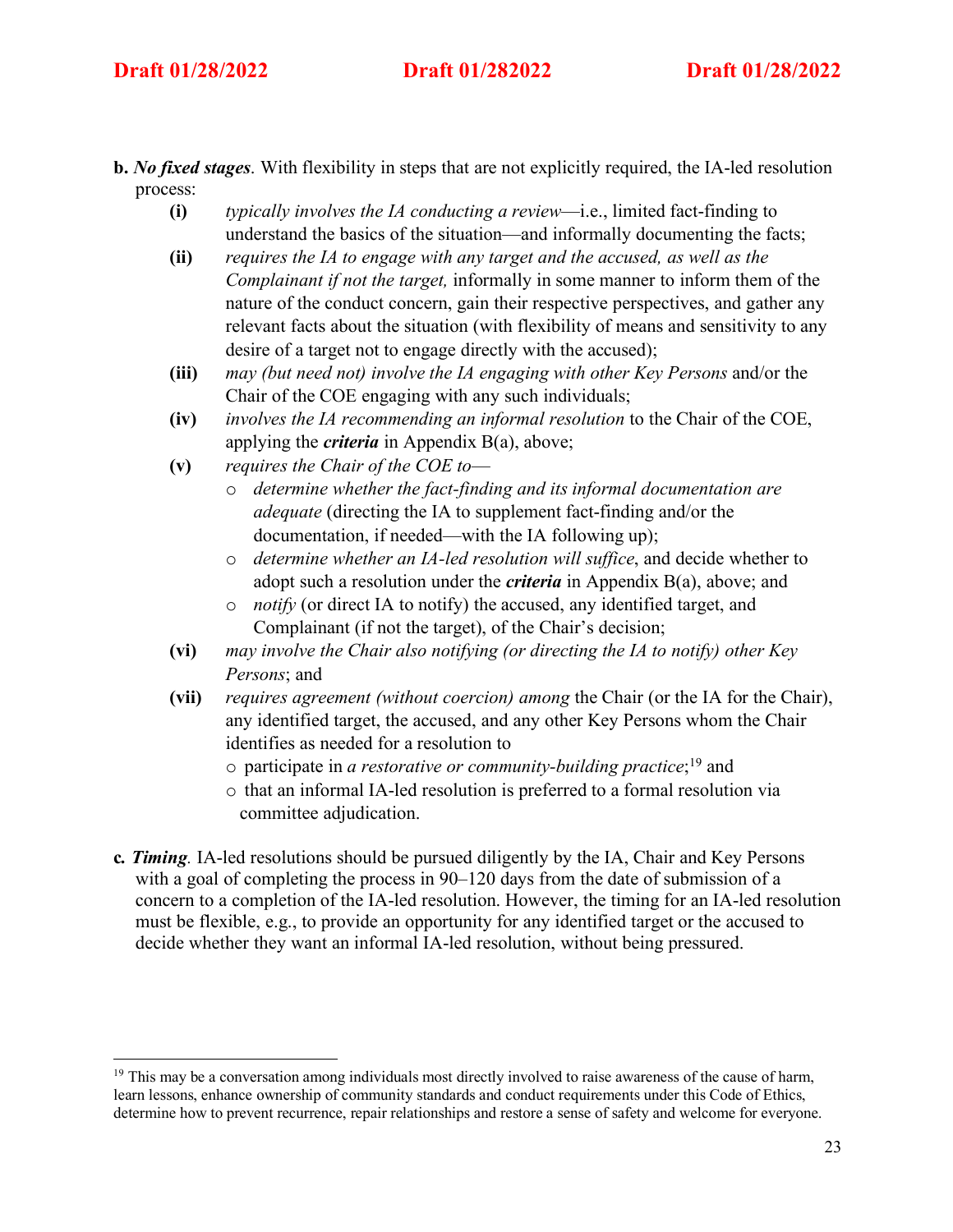### **Appendix C to the SSB Code of Ethics; Short-term Actions**

The IA or Adjudication Committee may recommend, and the COE Chair may impose, short-term actions at any time during the investigation or adjudication process, based on considerations including but not limited to safety and non-disruption, as outlined here. The Appeals Board Chair may take these actions as well pending the completion of an appeal or expiration of the appeal period without an appeal being filed.

- a. *Safety***.** The IA must, if the known facts warrant, ask all then-known Key Persons if they need help to feel safe, or have reason to believe that any individual or Property<sup>20</sup> needs to be made safe or protected from damage, on a temporary basis.
	- Initial temporary safety measures: After engaging with the then-known Key Persons or known to be most directly affected with whom the IA is able to connect promptly, the IA may, effective immediately, require temporary separation of any individuals, require a Respondent or other individual to temporarily not participate in some or all SSBassociated activities, or take other temporary action to address concerns about safety of individuals or safety or protection of Property.
		- o This engagement may be done promptly after implementing the initial temporary safety measure, if it wasn't feasible to do so before. (Information gleaned in such engagement may be a basis for the COE Chair to adjust the initial measure.)
	- COE Chair oversight: The IA must follow up with the Chair of the COE promptly (generally within 48 hours of deciding whether or not to implement an initial temporary safety measure). The Chair will determine the ultimate temporary safety measure confirming or "adjusting" (meaning changing, supplementing, replacing or terminating) the IA's initial measure—and will do so in writing.
		- o *Initial temporary safety measures.* The Chair of the COE may take the initial steps typically taken by the IA (and may adjust the IA's initial steps), coordinating with the IA if feasible, prior to determining the ultimate temporary safety measures.
		- o *Notice of intended ultimate temporary safety measures.* Before acting to implement ultimate temporary safety measures, the Chair of the COE will give notice to the Respondent, any identified target, and any other then-known person who would be uniquely subject to a restriction under (or need protection of) the ultimate temporary measures ("affected individuals"). (Such a notice need not be given to all individuals who would be affected by a generally applicable restriction, such as closure of a building or cancellation of an event.) The notice of the ultimate, temporary safety measures will include the following statement: *"No determination (one way or the other) has been made about the allegation leading to this notice. In determining the initial and intended ultimate temporary safety measure(s), giving this notice, and implementing temporary safety measure(s), SSB is not making a judgment of any kind against any individual who would be restricted by the intended action. Any statement or action to the contrary is not authorized by SSB. In these circumstances, before a determination is made of whether a violation of the Code of Ethics Policy or any other policies occurred, SSB prioritizes preventative safety measures in the*

<sup>&</sup>lt;sup>20</sup> "Property" as used in this Code of Ethics includes tangible and intangible property including, but not limited to, buildings, equipment, research, research specimens, intellectual property, animals, chemicals, radioactive and biological materials, etc.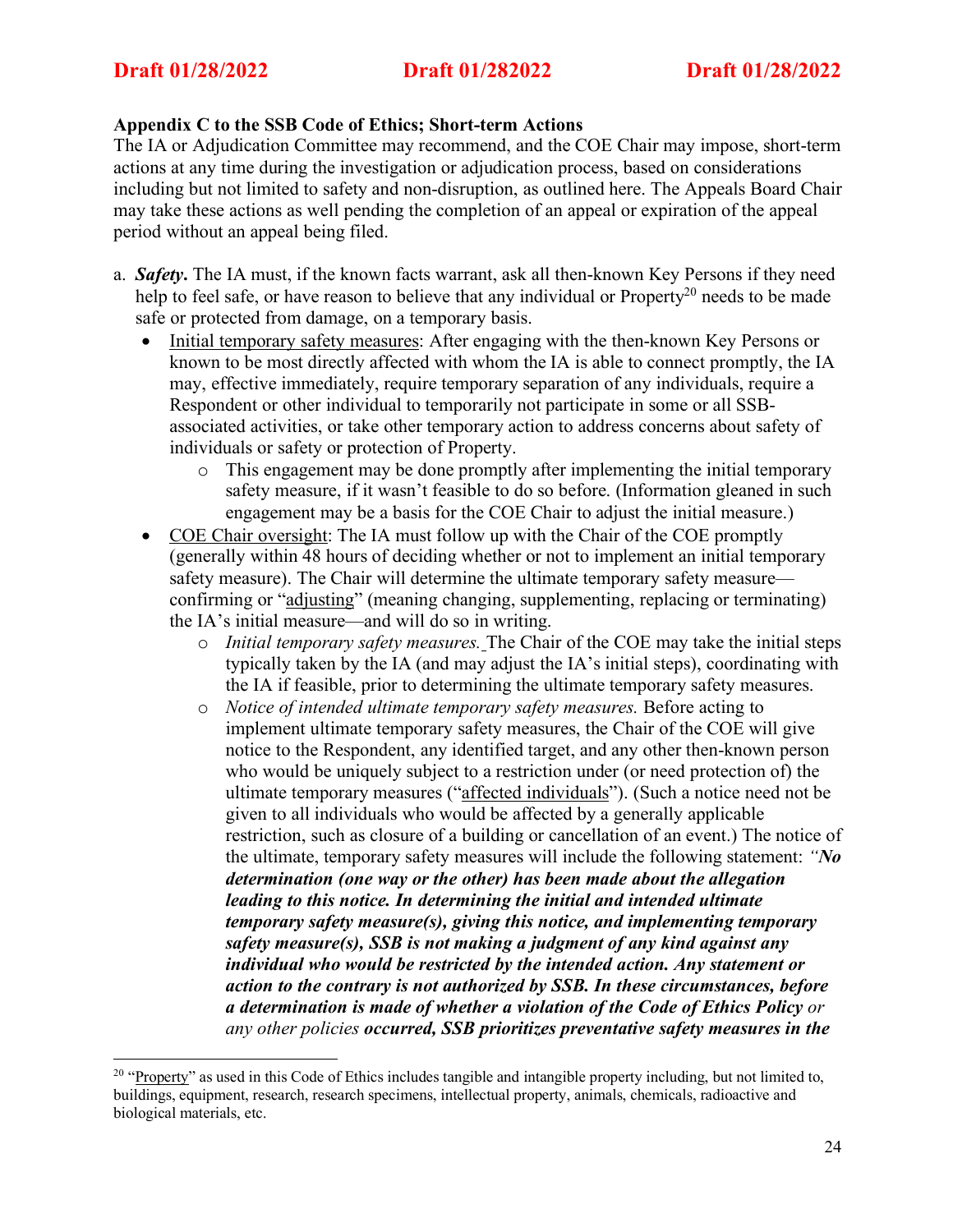# *interest of SSB's mission and the many it serves, over the interests of one or a few, if the two must be weighed."*

- o *14-day opportunity to respond.* The affected individuals will have 14 days after receiving notice to respond by submitting to the Chair of the COE a written statement of information relevant to the appropriateness of the terms of the intended ultimate temporary safety measures.
- o *Temporary adjustments during response period.* With notice to the affected individuals, the Chair of the COE may adjust the initial temporary safety measures during the 14-day response period, if they determine that action is warranted for safety of people, or safety or protection of Property, pending consideration of additional information.
- o *Decision on ultimate temporary safety measures.* Upon expiration of the 14-day response period, the Chair of the COE will finalize the ultimate temporary safety measures, including the original period of application (not to exceed 180 days), and any triggers and processes for extension, and will notify all then-known affected individuals.
- Notice to home institution: The Chair of the COE also may notify a Respondent's home employing or educating institution (and any other institutions where the Respondent has an affiliation) of the alleged conduct concern that has been raised and the temporary safety measure(s) that have been taken until SSB makes a determination, if these criteria are satisfied:
	- o an initial or ultimate temporary safety measure applies;
	- o the Chair of the COE has determined that there is a credible question of a conduct concern that would be a serious violation of this Code of Ethics Policy **and** constitute a substantial threat to the safety of people or Property, not only in SSBassociated activities, but also in other roles and activities in the Field or beyond (e.g., rape or other sexual assault, another act of violence, IACUC or IRB violations, destruction of research), if the violation ultimately were determined to have occurred;
	- o In any such notice that is given, the notice will state: *"The* **Society of Systematic Biologists** *received an allegation that* **[name]** *violated the Society's Code of Ethics Policy by* **[Insert a brief, purely factual summary of the allegation]. SSB** has implemented temporary safety measure(s) **[specify].** *No determination (one way or the other) has been made about the allegation. In taking that action and giving this notice, SSB is not making a judgment that the accused violated the Code of Ethics. Any statement or action to the contrary is not authorized by the Society. In these circumstances, before a determination is made, SSB prioritizes preventative safety measures based on the nature of an allegation in the interest of SSB's mission and the many it serves, over the interests of one or a few, if the two must be weighed;"*
		- The names of the other Key Persons will not be disclosed to the accused's home or other institutions; and
		- Until a final determination is made (i.e., in an appeal or with the appeal period having expired without an appeal being filed), SSB will be clear about these points.